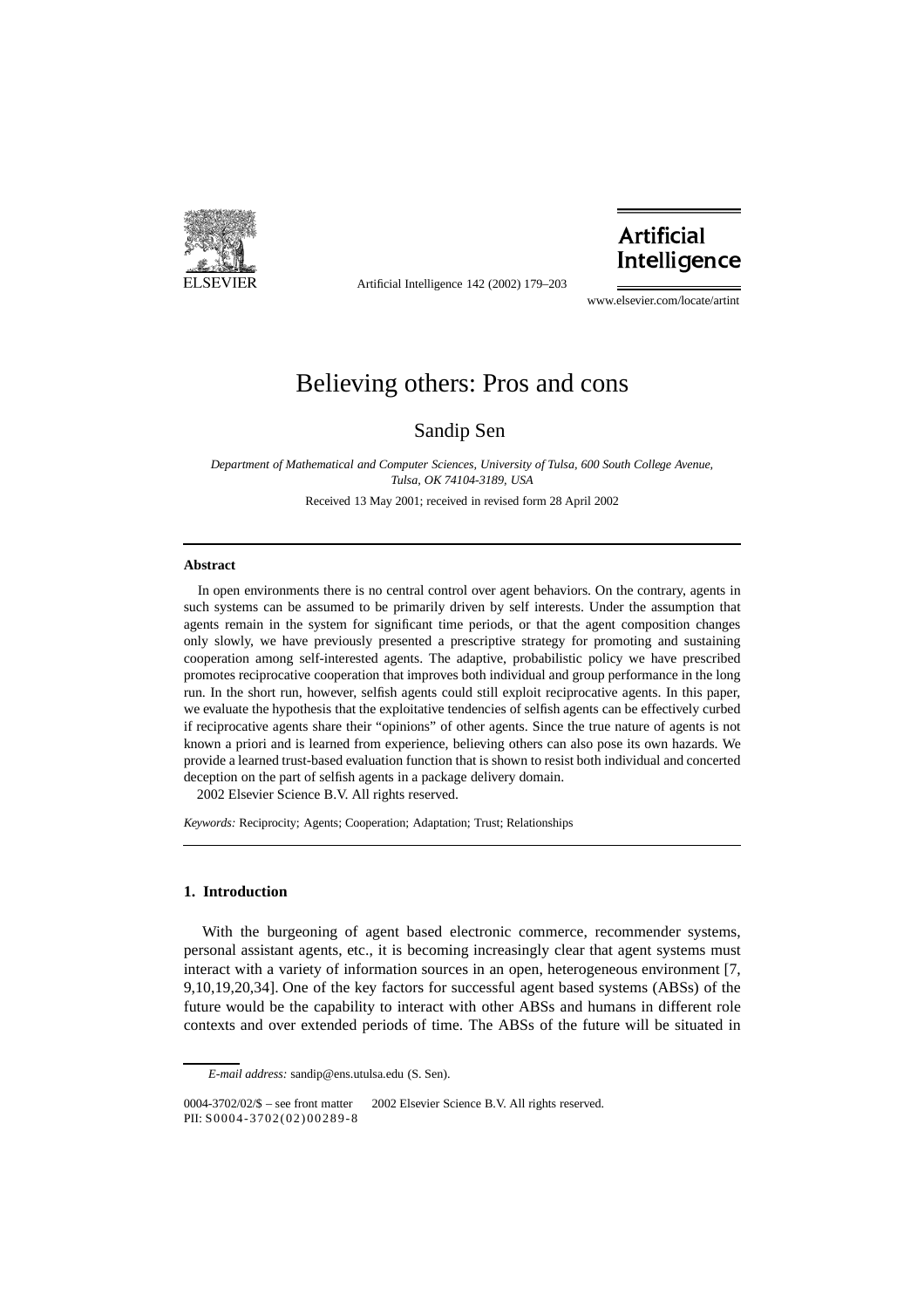a social context, playing a variety of roles in different relationships and problem solving situations. Borrowing on the social cliche leveled at humans, we would like to conjecture the following about the agents of the future: *Agents must be social entities.* In particular, we believe that typical real-world environments abound in *cooperation possibilities*: situations where one agent can help another agent by sharing work such that the helping cost of the helper is less than the cost saving of the helped agent. Social agents can benefit from such cooperation possibilities by identifying and sustaining mutually beneficial relationships.

Whereas economic models can provide a basis for structuring agent interactions [24, 35], research in multiagent systems involving non-monetary, social reasoning procedures as behavioral strategies for self-interested agents has been relatively scarce. We believe that such societal approaches inspired by non-monetary mechanisms [1–3,15,27] may provide more effective social relationships in certain situations.<sup>1</sup> For example, agents can take advantage of cooperation possibilities by trading helps, where the cost incurred for helping is the time spent in helping the other agent. One strong argument for incurring "time costs" for help rather than "monetary costs" is that time cannot be stored like money. Given a choice, it is preferable to trade non-storable resources, than storable resources and individual agents can benefit in the long run by using their unoccupied time to develop mutually beneficial relationships.

Cooperative relationships not only benefit individual agents, but can also enhance the condition of the entire society or the environment. Whereas as individual agent designers, we want to develop strategies which makes our agents profitable, as designers of entire agent systems or infrastructures, we want to maximize the performance of the entire system. For example, as designers of agent systems or infrastructures, we want the entire system to operate smoothly with little or no congestion, high throughput, balanced loads on resources, etc. Can these different viewpoints be reconciled? Put another way, are there possible worlds where individually rational action leads both to maximizing local utility and improving system-level performance? These two goals cannot be reconciled under all situations. Under a reasonably practical set of assumptions, which apply to a significant set of realistic domains, however, we believe that the desired synthesis can be achieved. For example, as agent designers, we can design interaction protocols, feedback mechanisms, etc., to create abundant cooperation possibilities, which can then be utilized by well-designed agents. Such a scenario can produce high individual as well as system performance. But even though system designers provide cooperation possibilities, agent

 $<sup>1</sup>$  It is often argued that all interactions can be assigned to economic agents. If, in the future, all interactions</sup> between any two computational entities on the Internet involved monetary exchanges, then either these agents or their owners have to decide on whether to interact or conserve its monetary allocation for some more important or urgent task that may arrive later. For example, my information gathering agent has to decide between whether to proactively search for information on the net (for which it has to pay) or reactively respond to my search requests once it has been allocated \$X for the day. This decision making may be difficult to optimize as my requests may vary widely over different days, and I will not take kindly to my agent who cannot process my explicit request because it has already spent its allocation on proactive searches which may have generated useful information but is of less importance to me right now. Neither do I want to micro-manage this monetary allocation to my agent as then the purpose of having an automated assistant is defeated.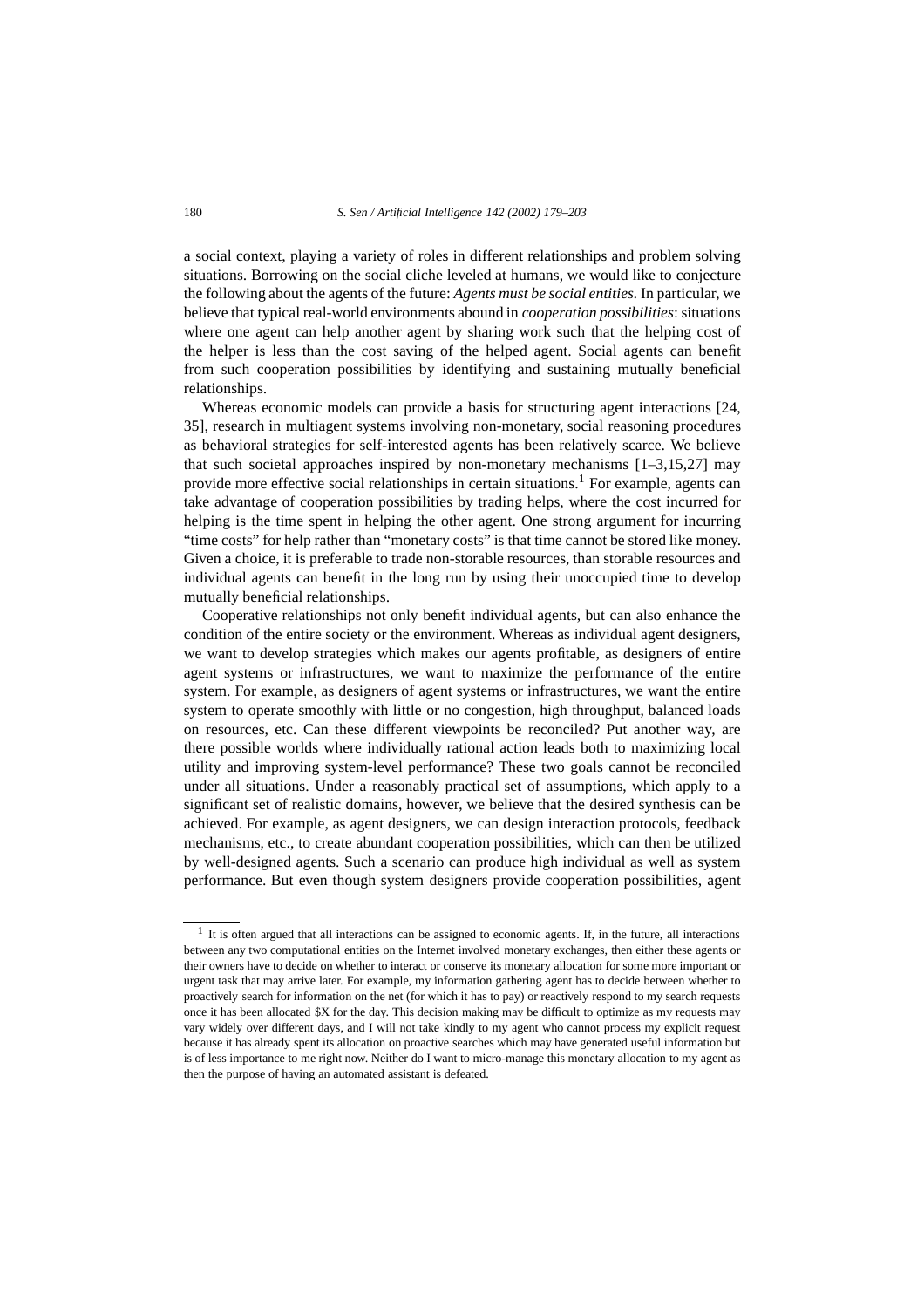designers must endow their agents with the capability of identifying and benefiting from such opportunities in the environment.

In this paper, we assume that real-life environments do provide sufficient cooperation possibilities, and focus on the need to design social agents that can form cooperative relationships with other agents to benefit from such cooperation possibilities. But unsuspecting, naive agents, who cooperate with any agent in the environment, can be exploited by malevolent agents who receive but do not return help. We have been interested in agent strategies for interactions with other agents that can promote cooperation in groups while resisting exploitation [5,27–29]. Our approach is different from other researchers who have designed effective social laws that can be imposed on agents [8,30]. In particular, we have studied environments where agents can mutually benefit from sustained interactions. In such environments, appropriately designed agent strategies can lead to both improved local performance for individual agents and effective global behavior for the entire system. These are the desirable features for open systems where self-interested agents are required to share resources.

More specifically, we have developed and analyzed probabilistic reciprocity schemes as strategies to be used by self-interested agents to decide on whether or not to help other agents [27]. The goal of this work has been to identify procedures and environments under which self-interested agents may find it beneficial to help others. By helping we imply incurring some local cost to benefit another agent. We claim that if the group composition changes only slowly, and there is sustained interaction between the agents, probabilistic reciprocity based strategies can be rational, i.e., maximize individual utilities. Probabilistic reciprocity strategies can be considerably more effective than simple deterministic reciprocity schemes like tit-for-tat [2,13] and avoid major problems associated with the latter [27].

In our experimental package delivery domain, an agent helps another agent by carrying out a task, i.e., by delivering a package, on behalf of the helped agent. But none of the mechanisms presented here are limited to that particular kind of cooperation. For example, the reciprocity approach presented can also be used in domains where cooperation implies the helping agent working together with the helped agent to reduce the latter's workload [26]. Our experiments under a variety of environmental conditions, group composition, work estimate difference, etc. have shown that under prolonged interaction, the probabilistic reciprocity strategy produces close to optimal individual and group performance [5,27–29]. Additionally, this strategy is stable against selfish intruders, i.e., in the long run, selfish agents perform worse than reciprocative agents in a mixed group.

We now turn to the focus of the current paper. Even though probabilistic reciprocative agents outperform selfish agents in mixed groups, they still waste some effort in helping out selfish agents. This is because the reciprocative agents have a bias to initiate help to promote cooperative relationships in the future. A selfish agent can then benefit from this initial cooperative advances from each of the reciprocative agents in a mixed group. This is aided by the fact that reciprocative agents do not share their experiences or impressions of the other agents. In other words, there is no "words of mouth" transmission of the reputation or reliability of the agents in the agent group. As a result, the reciprocative strategy was dominant over exploitative strategies only if the agent group was stable, i.e.,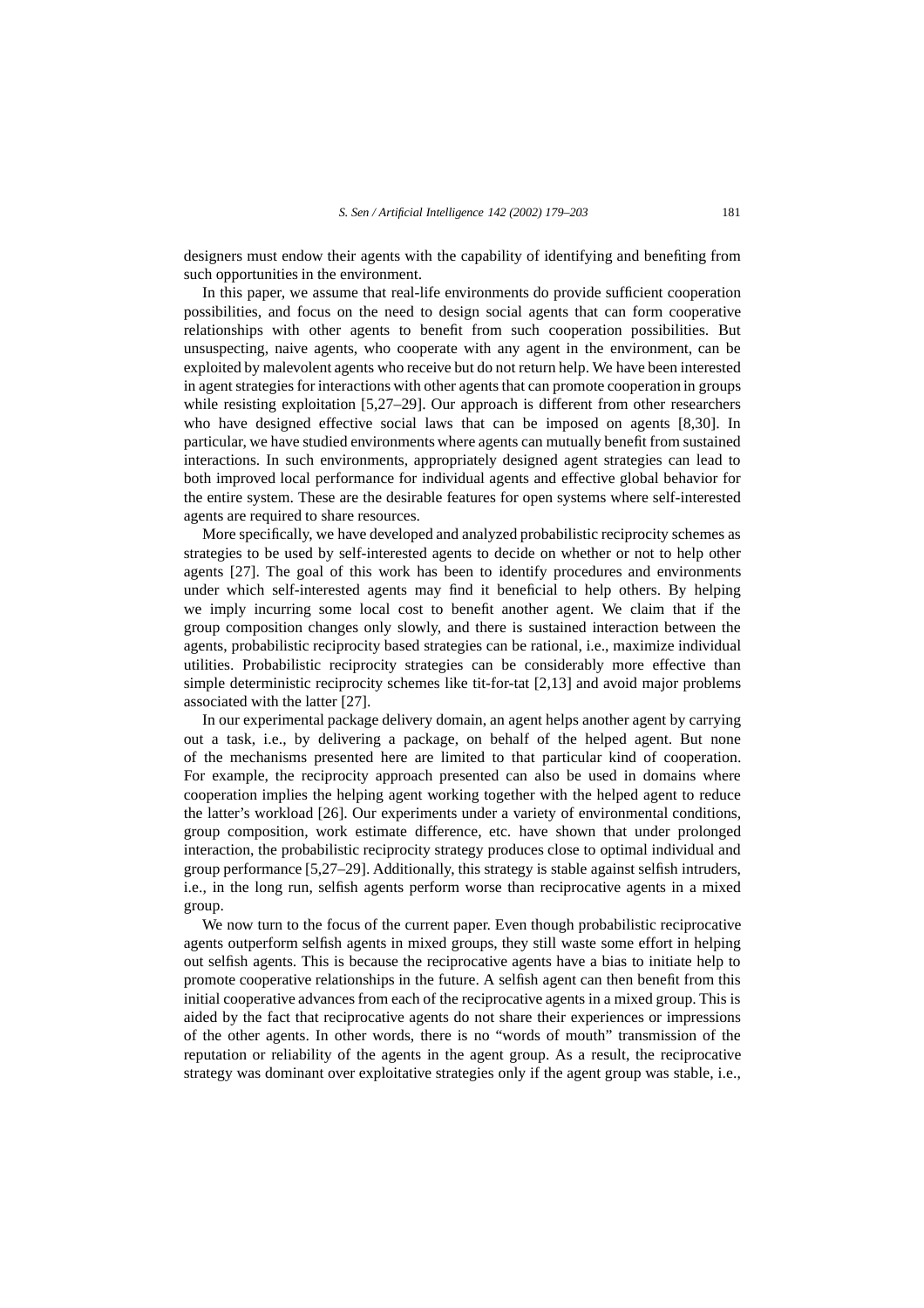the agents interacted over a relatively long period of time. Our current work is driven by the need to augment the reciprocative strategy so that it becomes dominant even if the agents interacted with each other for only a limited period of time. We realize that in the extreme cases, where an agent typically interacts with others in the environment for one or a very few number times, the selfish strategy will be the logical choice, as there is not enough time to identify and develop mutually beneficial relationships. In the current work, however, we show that we can significantly reduce the number of interactions an agent should have with others before the reciprocative strategy dominates over exploitative ones.

A hypothesis that follows from the above considerations is the following: *Sharing of experiences about other agents among reciprocative agents will limit the exploitative gains of selfish agents.* Operationalizing this hypothesis, however, requires a closer inspection of the issues at hand. Since it is not clear a priori who is a selfish agent and who is a reciprocative agent (otherwise this whole exercise is moot because accurate identification immediately gives the right strategy to adopt while interacting with others), at the outset it is not possible to limit sharing of experiences only between reciprocative individuals. When an agent Z decides to use information supplied by an agent X to decide whether or not to help agent Y, then believing X can be advantageous or disadvantageous to Z based on the true nature of X. If X is selfish, it might find it useful to taint Y's reputation, and that of other agents, so that Z will consider X to be a relatively trustworthy agent. As such, we need to augment the reciprocative agents' strategy to believe only the agents who are trustworthy. In this paper, we evaluate the effectiveness of these strategies in mixed groups.

The principal contribution of this paper, therefore, is the development of robust reciprocative strategies, using which self-interested agents can form mutually beneficial relationships with other agents in the environment. These agents are also resistant to exploitation by malevolent agents. Given an environment with sufficient cooperation possibilities, such reciprocative agents can produce desirable individual as well as system level performances.

## **2. Related work**

The evolution of cooperative behavior among a group of self-interested agents has received considerable attention among researchers in the social sciences and economics community. Researchers in the social sciences have focused on the nature of altruism and the cause for its evolution and sustenance in groups of animals [21,25,33]. Our goal in this paper is not to model altruistic behavior in animals; so we do not address the issues raised in the social science literature on this topic [18].

Most of the work by mathematical biologists or economists on the evolution of altruistic behavior deals with the idealized problem called Prisoner's dilemma [23] or some other repetitive, symmetrical, and identical "games". Some objections have already been raised to using such sanitized, abstract games for understanding the evolution of complex phenomena like reciprocal altruism [6]. In the following we analyze in some detail one of the often-cited work that share the typical assumptions made by economists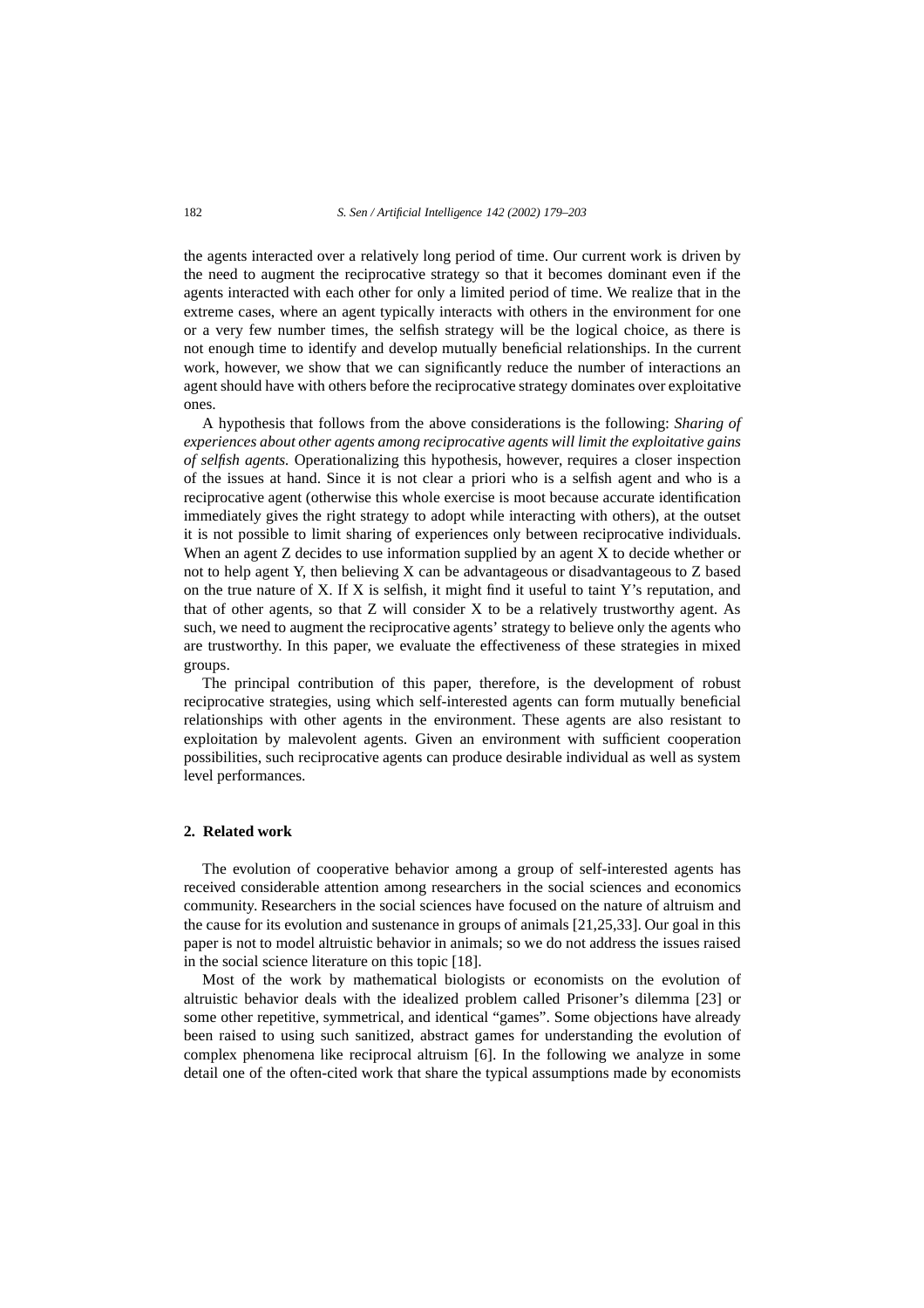and mathematical biologists, and then present our own set of suggestions for relaxing the restrictive assumptions made in that work.

In a seminal piece of work Robert Axelrod has shown how stable cooperative behavior can arise in self-interested agents when they adopt a reciprocative attitude towards each other [2]. The basic assumptions in this work include the following: agents are interested in maximizing individual utilities and are not predisposed to help each other; agents in a group repeatedly interact over an extended period of time; all interactions are identical (they are playing the same "game" again and again, where each game can be represented by payoff matrices which specify the payoff to be received by each agent given their simultaneous choice of actions); agents can individually identify other agents and maintain a history of interactions with other agents; individual agents do not change their behavioral strategy over time; composition of agent groups change infrequently and the changes are minimal (only a few agent leaves or joins a group at a time). Axelrod shows that a simple, deterministic reciprocal scheme of cooperating with another agent who has cooperated in the previous interaction (this strategy, for obvious reasons, is referred to as the *tit-for-tat* strategy), is quite robust and efficient in maximizing local utility.

Though Axelrod's work is interesting and convincing, we believe that the assumptions used in his work make the results inapplicable in a number of domains of practical interest. In real-life situations, a particular help-giving interaction between two agents often means one agent helps and incurs a cost while the other receives help and obtains a savings in cost or effort. As only one agent decides or acts in each interaction, such interactions are necessarily asymmetrical in nature in contrast to the symmetrical formulation of games like the prisoner's dilemma. Another key restrictive feature of Axelrod's experiment with the iterated prisoner's dilemma game is that identical scenarios are repeated. This is not likely in real life as every interaction is different from others. The assumption of repetition of identical scenarios enable Axelrod to work with strategies that do not compare different interactions. In real life, history of interaction will have to capture not only the outcomes, but also the context in which a certain outcome was produced. Also, there has to be a means to compare two different scenarios or two help-giving actions of different magnitude. Comparison of two such different scenarios requires the use of some measure of work or cost involved in help-giving. Such a metric will allow systematic evaluation of different scenarios under different interaction histories.

Based on these observations, we believe that a simple tit-for-tat like deterministic strategy is not adequate for more realistic agent domains.<sup>2</sup> We now identify the desirable features of a behavioral strategy that will be suitable for open environments: a risk attitude that allows the agent to initiate help-giving to a new agent but quickly shun it if requests for help are rejected repeatedly; ability to compare cooperation costs across different scenarios; ability to adjust help-giving behavior based on local work-load.

Over the last few years, multiagent systems researchers have started evaluating non-monetary mechanisms for supporting agent interactions and developing fruitful relationships in a societal context. Our own work [5,27–29] have emphasized the use of a probabilistic reciprocity scheme for exchanging help, using which self-interested agents

<sup>2</sup> There are other, orthogonal criticisms to the generality of the conclusions drawn in Axelrod's work [4,22].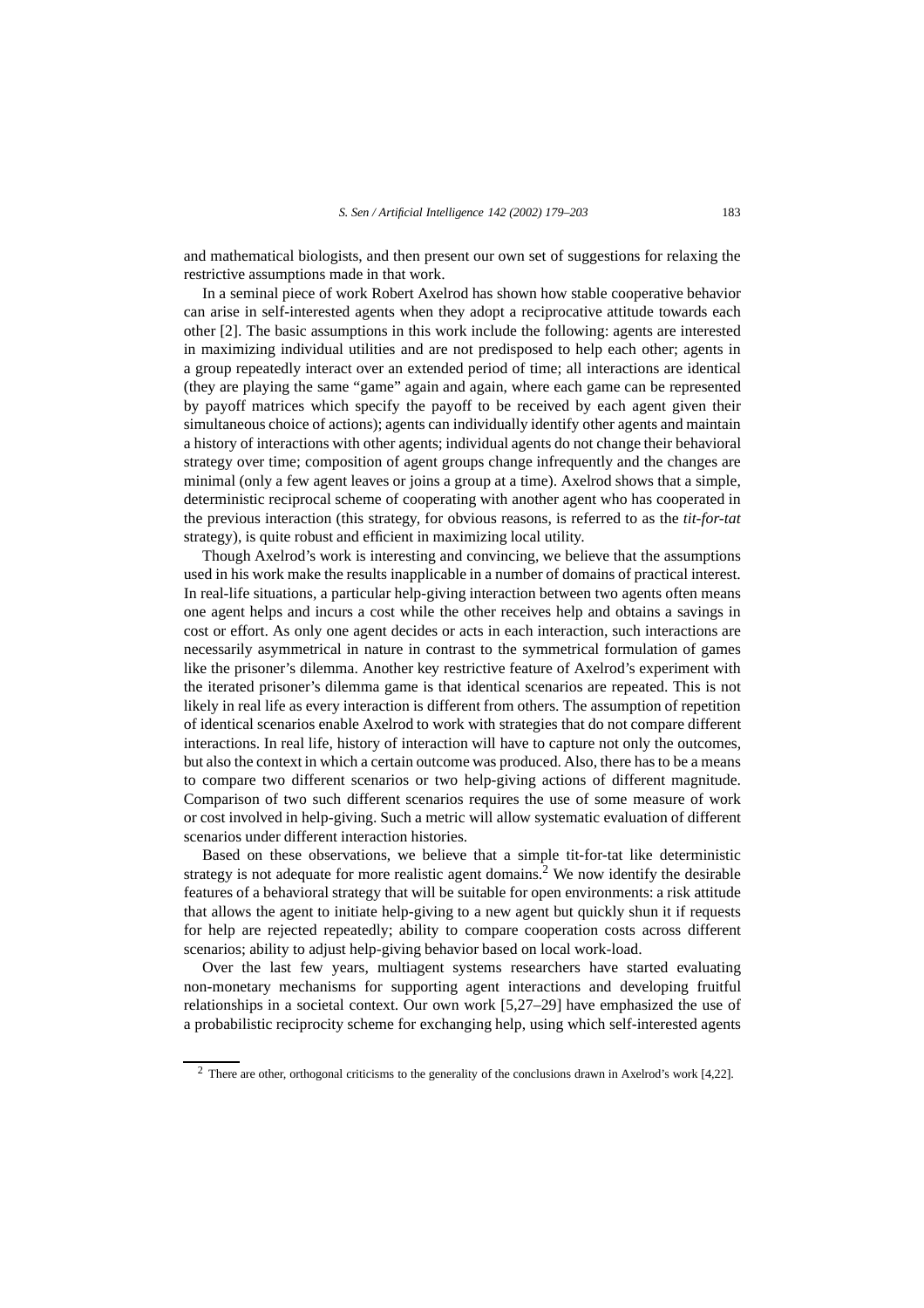can develop mutually beneficial relationships with other agents while avoiding exploitative agents. Castelfranchi and Falcone have argued the necessity of trust in social interactions between agents with complex mental attitudes [12]. They argue that trust can be based on mental background, and though it necessarily entails risks for delegation and collaboration, considerations of morality and use of reputation can be used to mitigate that risk. We concur with the observation that trust can play a critical role in initiating, nurturing, and supporting collaborative relationships between self-interested agents. Goldman and Rosenschein [16] have suggested an intrinsic *cooperation level* parameter for agents, whereby agents have an innate desire to work to benefit everyone in the environment. This can be viewed as an agent's trust in or attitude towards other agents in the environment. Our reciprocity scheme is a more targeted, one-to-one modeling mechanism, which can be interpreted as the cooperation level of an agent towards another agent depending on their history of interaction.

An example of using morality to promote social relationships, as suggested by Castelfranchi and Falcone, can be found in the SPIRE framework developed by Grosz and collaborators [15,31]. They examine a framework where agents in a group have to decide whether or not to reneg on commitments to other agents in the group to accept lucrative outside offers. In their model, socially conscious agents combine utility considerations with a *brownie points model*, whereby agents analyze whether their actions will make them "feel good" or be viewed as being a "good guy" by others. Based on their presentation, their agents cannot be termed as self-interested, as these agents evaluate their actions based on not only how that will affect individual payoff but also how the group utility will be affected. In our model, the agents are completely self-interested, and their helpgiving behavior is predicated on receiving future help from the other agent to more than compensate for the current help-giving cost.

Cesta, Micelli, and Rizzo evaluate simplistic non-adaptive help-giving, parasitic, and selfish agents in a food-gathering domain [13]. Their results suggest that for very supportive environmental conditions and for a particular choice of evaluation criteria, that suppresses extremes of performance, non-adaptive helping strategies may resist exploitation. But they also report that for a number of environmental settings, selfish and parasitic agent can severely affect the viability of helping agents. A thorough analysis of their work reveals several fundamental weaknesses of agents that do not adapt their behaviors and shun exploiters. In our previous work [27], we have observed similar problems with naive, philanthropic agents, i.e., agents who always help when asked. As these agents get easily exploited by selfish agents, they perform poorly in mixed groups. Hence, we have not included these agents in the current study.

Castelfranchi, Conte, and Paolucci use normative reputation [11] to enhance the performance of agents that comply with social norms. They also experiment with a food-gathering domain, where agents prolong life by finding and consuming food in the environment. Norm-following, *respectful* agents do not attack agents who are consuming food, but aggressors or *cheaters* can snatch food away from those who found it first. Without the use of reputation, cheaters outperform respectful agents. When respectful agents are modified to share their opinion of other agents and to respect the norms only for other agents believed to be respectful, the performance of respectful agent improves to being close to that of cheater agents. There are two basic shortcomings of their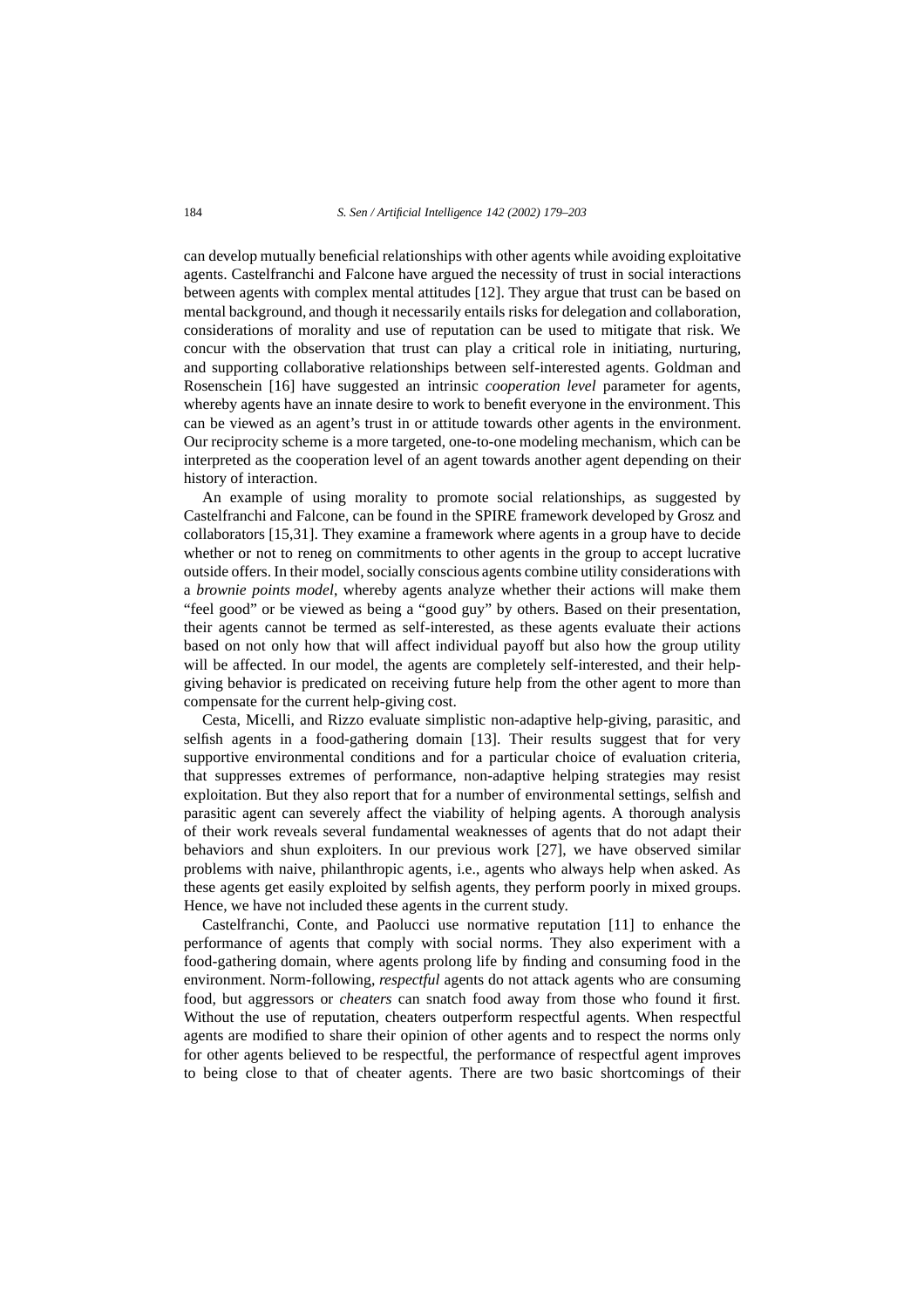approach. The first problem is that a respectful agent believes the opinions provided by another agent, a strategy that is shown to be easily undermined by lying agents in our current work. The second problem is that their deterministic decisions about not following norms for a norm violator is not robust enough to be applied to domains where agents can erroneously or inadvertently violate norms. In domains where an agent cannot help because they are currently occupied or if they fail to complete help-giving behavior because of environmental factors, a decision to shun that agent in the future will be counter-productive and will disrupt the growth and sustenance of collaborative relationships. In a sense, this deterministic reputation mechanism implicitly assumes repetition of identical scenarios and does not compare the costs and benefits of one situation with another. Such simplifications limit the applicability of these strategies in domains where different help-giving situations may result in largely varying costs and savings for the helper and the helped agents. The variants of probabilistic reciprocity strategy, that we evaluate in the current paper, are not susceptible to the above-mentioned problems.

#### **3. Probabilistic reciprocity**

Now, we present our probabilistic reciprocity mechanism for deciding whether or not to help an agent who has requested for help. We assume a multiagent system with *N* agents. Each agent is assigned to carry out *T* tasks. The *j*th task assigned to the *i*th agent is  $t_{ij}$  and costs it  $C_{ij}$ . If agent *k* carried out this task together with its own task  $t_{kl}$ , the cost incurred for task  $t_{ij}$  is  $C_{ij}^{kl}$ .

If an agent,  $\dot{k}$ , can carry out the task of another agent,  $i$ , with a lower cost than the cost incurred by the agent who has been assigned that task  $(C_{ij} > C_{ij}^{kl})$ , the first agent can cooperate with the second agent by carrying out this task. If agent *k* decides to help agent *i*, then it incurs an extra cost of  $C_{ij}^{kl}$  but agent *i* saves a cost of  $C_{ij}$ . Since the cost of helping to the helper agent is less than the saving of the helped agent, there exists a cooperation possibility.

We now propose a probabilistic decision mechanism that satisfies the set of criteria for choosing when to honor a request for help that we described at the end of the previous section. We will define  $S_{ik}$  and  $W_{ik}$  as respectively the savings obtained from and extra cost incurred by agent *i* from agent *k* over all of their previous exchanges. Also, let  $B_{ik} = S_{ik} - W_{ik}$  be the balance of these exchanges (note that, in general,  $B_{ik} \neq -B_{ki}$ ). We will see later in Section 5 that in place of the individual balance, an agent can use a combination of balances reported by other agent, i.e., use a social reputation mechanism, to determine if agent *i* should be helped. The probability that agent  $k$  will carry out task  $t_{ij}$  for agent  $i$  while it is carrying out its task  $t_{kl}$  is given by:

$$
Pr(i, k, j, l) = \frac{1}{1 + \exp{\frac{C_{ij}^{kl} - \beta * C_{avg}^k - B_{ki}}{\tau}}},
$$
\n(1)

where  $C_{avg}^k$  is the average cost of tasks performed by agent *k*, and  $\beta$  and  $\tau$  are constants. This is a sigmoidal probability function where the probability of helping increases as the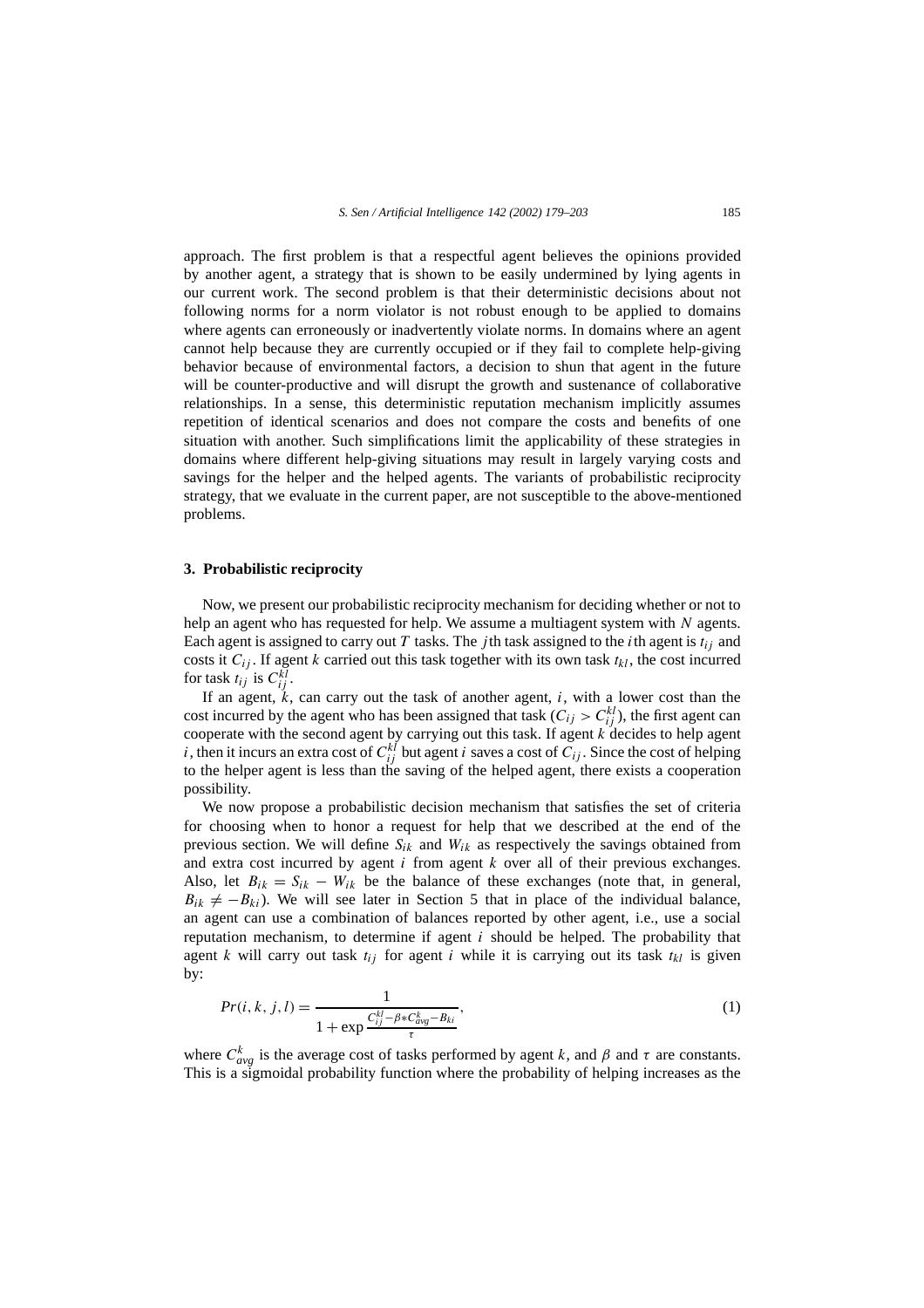

Fig. 1. Probability function for accepting request for cooperation.

balance increases and is more for less costly tasks.<sup>3</sup> We include the  $C_{avg}$  term because while calculating the probability of helping, relative cost should be more important than absolute cost.

We present a sample probability function in Fig. 1. The constant  $\beta$  can be used to move the probability curve right (more inclined to cooperate) or left (less inclined to cooperate). At the onset of the experiments  $B_{ki}$  is 0 for all  $i$  and  $k$ . At this point there is a 0.5 probability that an agent will help another agent by incurring an extra cost of  $\beta * C_{avg}^k$ . The constant  $\tau$  can be used to control the steepness of the curve. For a very steep curve approximating a step function, an agent will almost always accept cooperation requests with extra cost less than  $\beta * C_{avg}^k$ , but will rarely accept cooperation requests with an extra cost greater than that value. Similar analyses of the effects of  $\beta$  and  $\tau$  can be made for any cooperation decision after agents have experienced a number of exchanges. In essence, *β* and *τ* can be used to choose a cooperation level [17] for the agents. The level of cooperation or the inclination to help another agent is dynamically adapted with problem solving experience. Over time, an agent will adapt to have different cooperation levels for different agents.

We emphasize that we chose the probability function in Eq. (1) as it satisfies the desirable features of a behavioral strategy for agent interaction we presented at the end of the last section. In addition, this function provides two well-understood parameters, *β* and *τ* , with which agent designers can easily control the degree and nature of cooperation of their agents. Also, a large class of other functions, including step functions and linear functions, can be approximated by this sigmoidal function. We believe that other functional

<sup>&</sup>lt;sup>3</sup> Note that this function does not represent a probability distribution. In particular  $f(x)$  gives the probability that the agent will agree to help when the cost of helping is *x*.  $f(x)$  and  $1 - f(x)$  together determine the probability distribution for helping cost *x*, where the only two options for the agent is to accept or deny the request for help. Also, there does not need to be any correlation between  $f(x)$  and  $f(y)$  values, where  $x \neq y$ .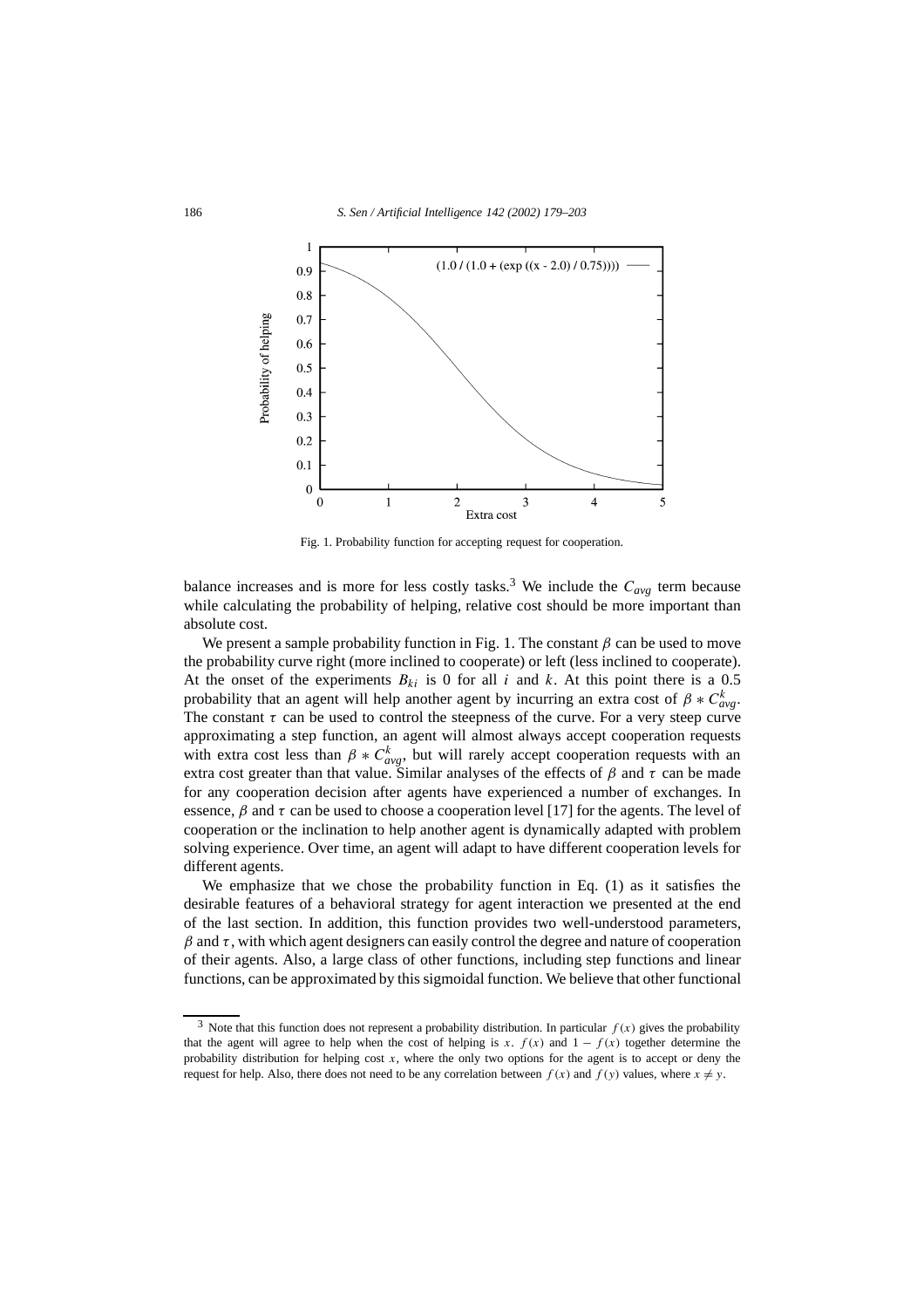forms can also satisfy a number of our requirements. The choice of this particular function was dictated primarily by the fact that it is well known, well understood, and easy to use.

## **4. Assumptions**

In this section we present several assumptions about the agents and environmental conditions that have motivated the design of the agent strategies and experimental framework that we describe in the following sections:

- We assume that an agent does not change its strategy in the course of an experiment. For example, a selfish agent does not adopt a reciprocative strategy because agents of the latter type are performing well in the environment. A rational agent will be expected to change its strategy based on its observations of the relative performances of agents of different strategies. In the current paper, however, we are primarily interested in evaluating the effectiveness of different strategies and do not address the issue of agents adopting strategies that are perceived to produce higher performance.
- The motivation for the reciprocity work comes from self-interested agents interacting in open environments that abound in cooperation possibilities. In a typical open environment, however, the agents may be using a large number of different strategies. Also, the agents may enter and leave the population at any time resulting in a very volatile agent group. In this paper, we evaluate a restricted class of exploitative and reciprocative strategies in a stable agent population. The particular strategies chosen are representative of their respective classes and are meant to illustrate general properties of such strategies. The variants of reciprocative strategies that we study are designed to reduce the number of interactions necessary between agents to develop mutually beneficial relationships without succumbing to exploitation by malevolent agents. The success of these strategies will allow us to use it in less stable (more volatile) groups. Our goal is to reduce the time period for which a typical agent will have to be a part of the group before reciprocative strategies prove to be more useful than exploitative strategies. While we have made notable progress, it is unlikely that any non-monetary approach will work for a completely open, volatile system where any agent can enter and leave the system at any time, and in particular in those situations where a typical agent interacts with other agents in an environment only once or for very few interactions.
- We assume that helpful agents are also honest, while exploitative agents can be deceitful and can lie to gain undue advantage or hurt other agents. In practical settings, even helpful agents can lie. In those situation, an agent must not only estimate the help-giving nature of another agent, but also the reliability of its opinion about other agents. Techniques similar to action estimation and reinforcement learning [32] can be used to learn such estimates. Our goal in this paper was to focus on the development of trust-based reciprocal relationships, and hence we assumed that agents who are trustworthy help-givers are also trustworthy for their opinions. In domains where such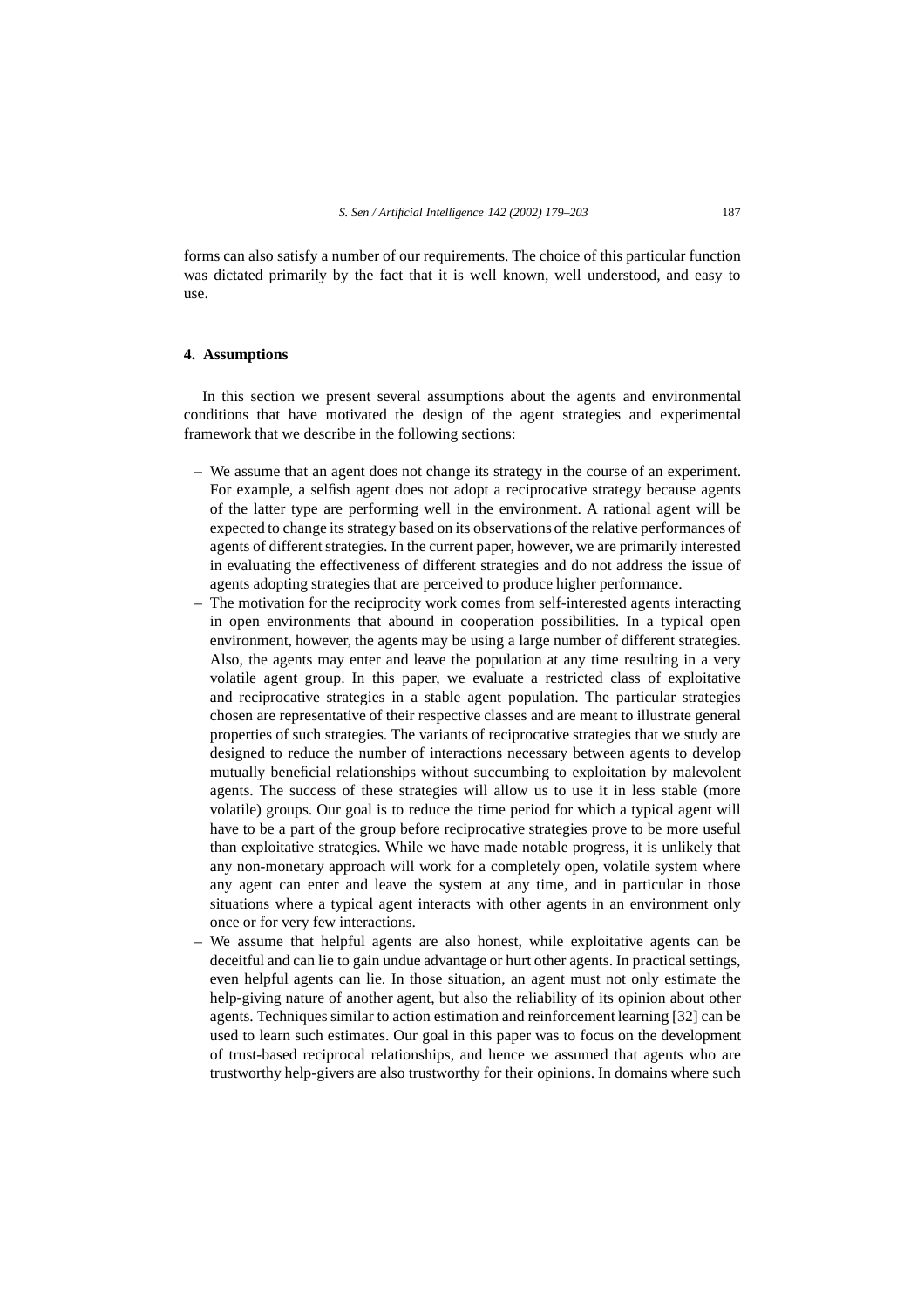assumptions are expected to be violated, one has to augment the reciprocity mechanism with learning strategies.

- In this paper, we assume that tasks do not require specialization, i.e., any agent can perform a given task. In domains where agents have differing expertise and tasks require specific expertise, to form fruitful collaborative relationships, agents must learn about the competence level of other agents for different task types [14].
- The *selfish* agents in this paper are not *rational* utility maximizers. We have used them to study the effects of disruptive elements in the population. For example, they may not gain significantly by lying, but that behavior can disrupt the formation of beneficial relationships between reciprocative agents.

The communication structure used in this work is simple and is not the focus of our research. When approaching another agent for help, the requesting agent simply states what the task is. The helping agent then decides whether to help the requesting agent by taking over this task. In the process of deciding whether to help or not, the requested agent can ask other agents about their opinion of the help-giving nature of the requesting agent. An agent can be truthful or lying about its opinion of another agent.

We believe that the conclusions drawn in this paper will hold for domains and environments where the following conditions are met:

- The composition of agent group is stable for some amount of time as measured by number of tasks executed or the number of interactions between agents.
- There exists sufficient number of cooperation possibilities (the cost of helping to the helper is less than the saving obtained by the helped agent) with roughly symmetrical possibilities, i.e., sometime one agent can help another and at other times the roles are reversed.
- Agent strategies are fixed for the period under consideration.

In the real-world, we observe reciprocal, mutually beneficial, non-monetary relations develop universally among neighbors, friends, colleagues, etc. who help each other by taking on chores, extra work, etc., without any monetary compensation. Even national and international agencies share information routinely with counterparts as such reciprocal sharing is recognized to be an effective and cost-saving approach to gathering highquality information which may be difficult or costly to obtain otherwise. We believe that development of reciprocative relationships among diverse groups in widely varying domains cannot be explained by simply attributing this phenomenon to lack of rationality of the participating agencies. One possible benefit of such non-monetary relationships is to eliminate the need for calculating a utility value for each help-giving and help-seeking behavior, thereby reducing the computational load on the agent. In our formulation in this paper, we use time costs for determining help-giving decisions. Time estimates are much easier to form and use and does not require a considerably more complex and uncertain utility calculation.

As a practical example of a an application domain, software agents performing information tasks on behalf of associated users can help each other by sharing information, processing capability, etc. For example personal assistant agents of two users charged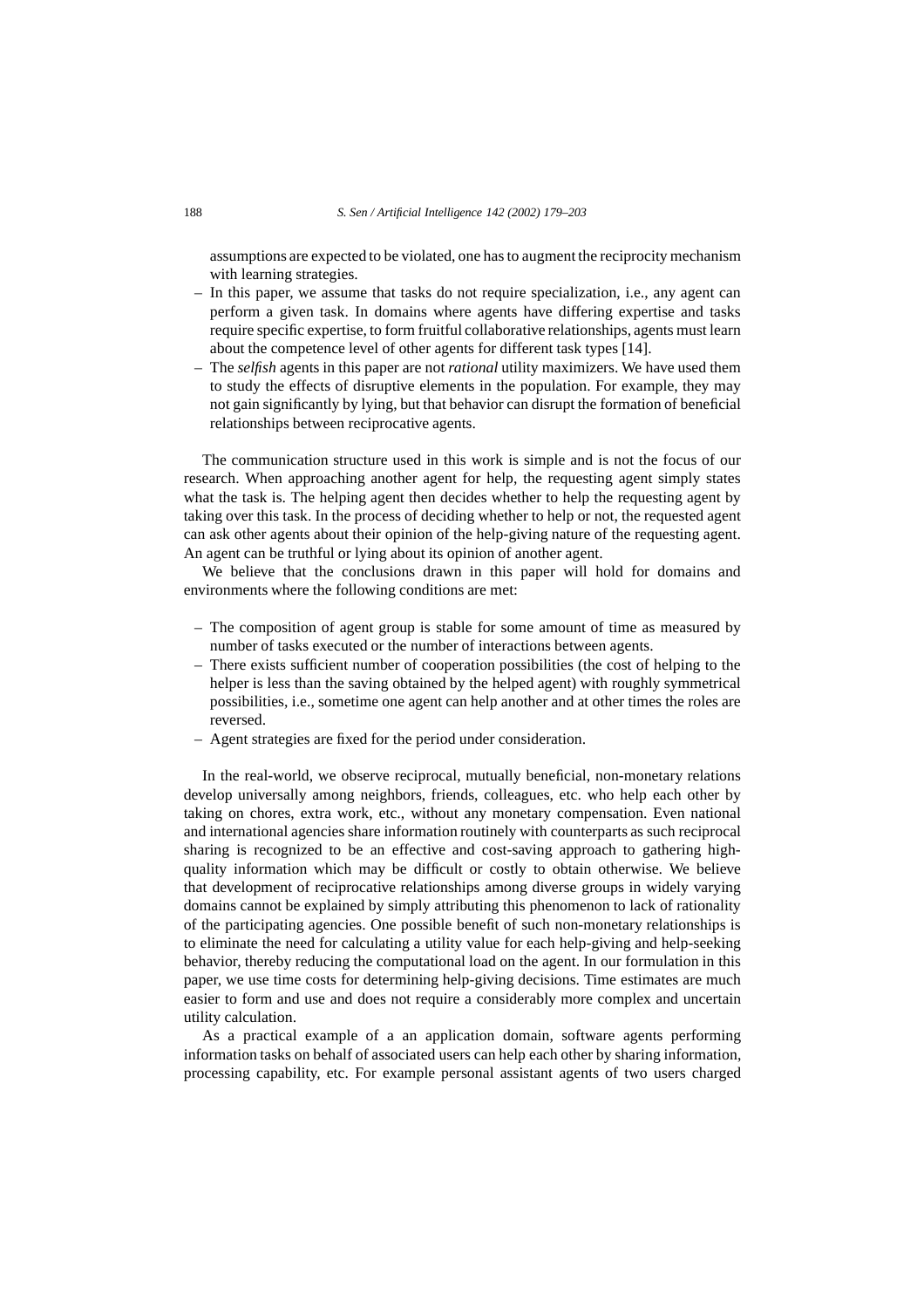with fetching general news and financial news may decide to split up the work where one gathers general news and the other gathers financial news and then share the retrieved and processed information. This way each agent spends considerably less system resources to provide the required service. We have used a simulation of such a domain to evaluate the basic reciprocity strategy augmented with learning capabilities [14].

## **5. Agent strategies**

There are two types agents that we have used in our previous work on which we will expand in this paper:

- *Selfish agents*: Agents who will request for cooperation but never accept a cooperation request. Selfish agents can benefit in the presence of philanthropic agents (agents who always help when asked) by exploiting their benevolence.
- *Reciprocative agents*: Agents that uses the balance of cost and savings to stochastically decide whether to accept a given request for cooperation.

The augmentations on these strategies are as follows:

- *Believing reciprocative agents*: These are agents who use not only their own balance with another agent, but also the balances as reported by all other agents when deciding whether or not to provide help. More precisely, in place of using  $B_{ki}$  in Eq. (1), a believing reciprocative agent *k* uses  $\sum_{j\neq i} B_{ji}$  while calculating the probability of helping agent *i.*<sup>4</sup>
- *Learned-Trust based reciprocative agents*: These agents also use combined balances, but includes balances of only those agents with whom it has a favorable balance. More precisely, in place of using *Bki* in Eq. (1), a learned-trust based reciprocative agent *k* uses  $\sum_{j\neq i \wedge B_{kj} > 0} B_{ji}$  while calculating the probability of helping agent *i.*<sup>5</sup>
- *Individual lying selfish agents*: These agents are designed to exploit the fact that believing or trusting reciprocative agents use balances provided by other agents. These agents reveal false impressions about other helpful agents to ruin their reputation.<sup>6</sup>

 $4$  We assume that while  $k$  is deciding to help  $i$ , it finds out the balances that everyone else has with  $i$ , but does not ask *i* itself about it. If *k* were to ask *i* about its balance with others, lying agents would be able to easily exploit *k*.

<sup>5</sup> A key assumption of this strategy is that helpful agents are also truthful, i.e., agents who have reciprocated or provided help in the past are also likely to provide honest estimates of the helping nature of other agents. This assumption, of course, can be violated in practice where helpful agents can lie to prevent its partner from engaging with other agents and thereby being less available for gainful interaction. A solution out of this dilemma is to separately learn the truthfulness and helpful nature of an agent. That extension is beyond the scope of the current paper, where we want to primarily evaluate the feasibility of identifying helpful partners in the presence of deceitful selfish agents.

<sup>6</sup> Another motivation for an agent A to give bad rating for another helpful agent B is to deter other agents from seeking B's help, thereby leaving B available to help A more often.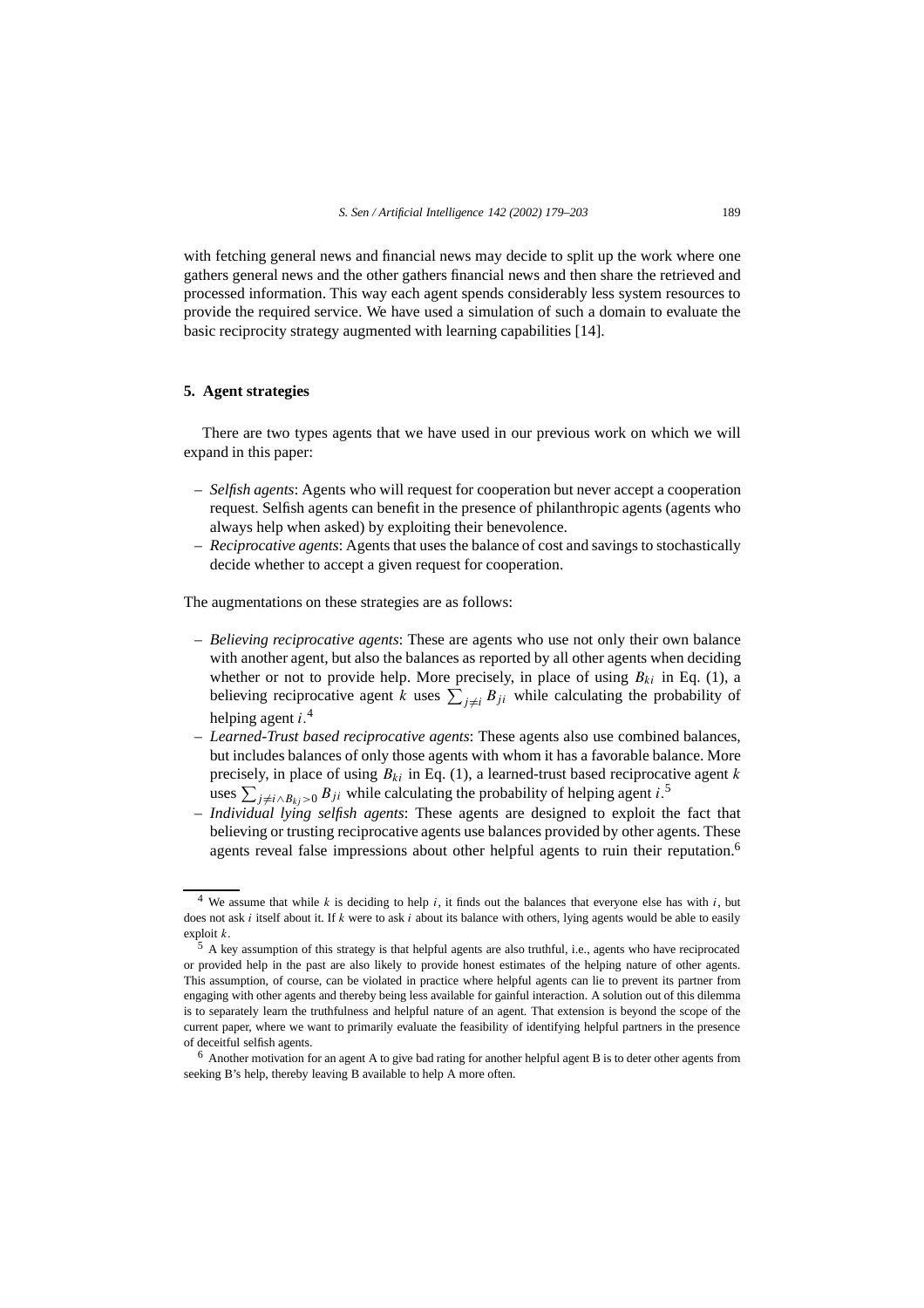More precisely, when such an agent, *j* , is asked for its balance with another agent *i*, it reveals  $B'_{ji}$  given by:

$$
B'_{ji} = \begin{cases} C * (-B_{ji}), & \text{when } B_{ji} > 0, \\ B_{ji}, & \text{otherwise,} \end{cases}
$$

where *C* is a positive constant. This means that the more an agent *i* helps it, the larger the negative balance an individual selfish agent will report about agent *i* to other agents.

– *Collaborative lying selfish agents*: These agents not only try to spoil the reputation of helping agents, but also collaboratively bolsters the reputation of other selfish agents or agents with whom it has zero balance. More precisely, when such an agent, *j* is asked for its balance with another agent *i*, it reveals  $B'_{ji}$  given by:

$$
B'_{ji} = \begin{cases} C * (-B_{ji}), & \text{when } B_{ji} > 0, \\ \mathcal{P}, & \text{otherwise,} \end{cases}
$$

where *C* is a positive constant as above and  $P$  is a large positive constant. Note that we assume that since the selfish agent never helps anyone, other agents with whom it has 0 balance is to be treated as selfish agents. This means, initially it treats all agents equivalently. Only when the reciprocative agents start helping it does a collaborative lying selfish agent turn against them!

#### **6. Package delivery domain**

In the simple package delivery problem that we have used for experimentally evaluating strategies, we assume there are *N* agents, each of which is assigned to deliver *T* packets. All the packets are located in a centralized depot. The packet destinations are located on one of *R* different radial fins, and at a distance between 1 and *D* from the depot. Agents can only move towards or away from the depot following one of the fins; they cannot move directly between fins (see Fig. 2). On arriving at the depot, an agent is assigned the next packet it is to deliver. At this point, it checks if any other agents are currently located in the depot. If so, it can ask those agents to deliver this packet.

The cost of an agent to deliver one of its packets individually is double the distance of the delivery point from the depot. If it carries another package to help another agent, it incurs one unit of extra cost per unit distance traveled when it is carrying this extra packet. In addition, if the helping agent is going beyond its destination without this packet, then unit extra cost per unit distance is incurred to account for the return journey. If  $d_1$  is the maximum destination distance of all the packets the helping agent is now planning to deliver, and  $d_2$  is the destination distance of the packet of the agent requesting help, then the extra cost is given by:

$$
e(d_1, d_2) = \begin{cases} d_2 & \text{if } d_2 \leq d_1, \\ d_2 + (d_2 - d_1) & \text{otherwise.} \end{cases}
$$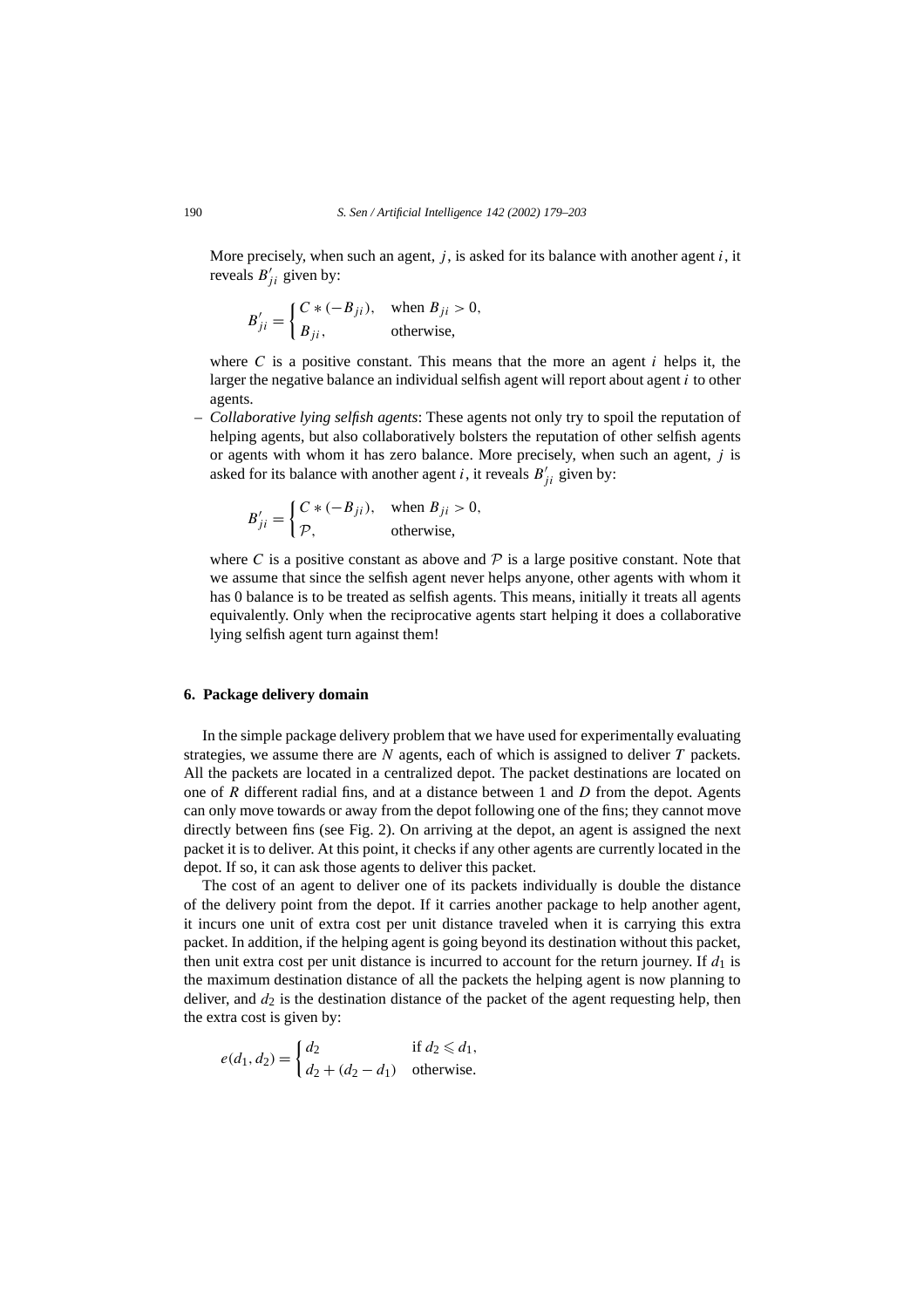

Fig. 2. An agent picks up one package from the central depot and delivers it to one of the marked locations on one of the radial fins before going back to the depot to retrieve its next package.

#### **7. Experimental results**

In this section, we present experimental results on the package delivery problem with agents using the reciprocity mechanism described in Section 3 to decide whether or not to honor a request for cooperation from another agent (see Figs. 3–8). Unless otherwise noted, the parameters for the experiments are as follows:  $N = 100$ ,  $T = 500$ ,  $R = 4$ ,  $D = 3$ ,  $\tau = 0.75$ ,  $\beta = 0.5$ ,  $C = 1$ , and  $\mathcal{P} = 10$ . Each of our experiments are run on 10 different randomly generated data sets, where a data set consist of an ordered assignment of package deliveries to agents. All the agents are assigned the same number of deliveries. We also ensure that all agents are assigned packages such that sum of the destination distances of packages are the same. The evaluation metric is the average time taken by the agents to complete all the deliveries and hence a lower value of this metric is preferred over a larger value. Experiments were run with mixed group of reciprocative and selfish agents. In each figure we present the average performance of the reciprocative agents (Reci), the selfish agents (Self) and the entire group of agents (All).

## *7.1. Performance in different mixed populations*

The first set of experiments we report is from our previous work where reciprocative and selfish agents are evaluated in mixed groups while varying the percentage of selfish agents. In this set of experiments,  $\beta = 0.5$ , which means the reciprocative agents are quite cautious about giving help. From the results presented in Fig. 3 we see that though the selfish agents are able to exploit the reciprocative agents to reduce their delivery cost (if they had to deliver all of their packets by themselves, their average time taken would be approximately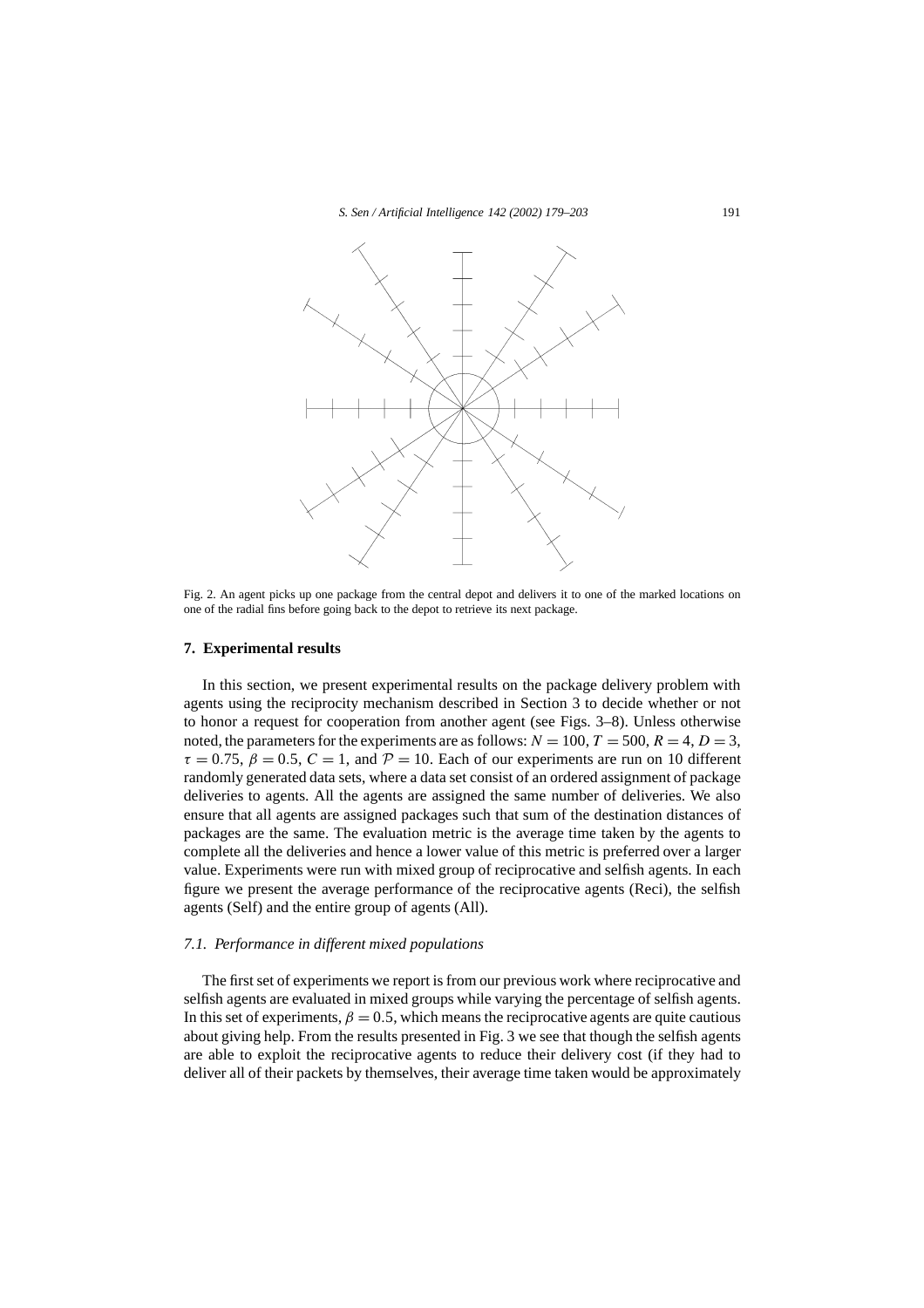

Fig. 3. Performance of cautions Reciprocative and Selfish agents in mixed groups (100 agents, 500 tasks/agent,  $\beta = 0.5$ ,  $\tau = 0.75$ ).

2000), the reciprocative agents outperform the selfish agents for a wide range of group composition. Only when the percentage of selfish become a large majority ( $\geq 80\%$ ) do the selfish performance dominate the performance of the reciprocatives. The performance of both group of agents, and correspondingly the average for all agents, deteriorate with increasing selfish agent percentage in the population. The performance of reciprocative agents decrease as there are fewer reciprocatives to form mutually beneficial partnerships, and also because there are more selfish agents who do not reciprocate help-giving behavior. At about 90% selfish population percentage, the reciprocatives end up doing more work than they would have done if each agent had ignored all other agents and just completed delivery of the packages assigned to it. The performance of selfish agents deteriorate as there are fewer reciprocative agents from whom they can extract help.

Next, we ran a set of experiments where we decreased the cautiousness of the reciprocative agents by increasing *β* to 2. This meant that the reciprocative agents were willing to incur a larger up-front helping cost to jump-start cooperative relationships. This decrease of cautiousness, however, also meant that selfish agents can exploit reciprocative agents more often and for larger gains. This intuition was verified from the experimental results presented in Fig. 4. We observe that the performance of the selfish dominate that of the reciprocatives at all population mixes. From Figs. 3 and 4 we see that for selfish percentage of 10%, both the reciprocatives and the selfish perform better with  $\beta = 2$ than with  $\beta = 0.5$ . As the cooperation level, i.e., the willingness of agents to help others, increase, reciprocatives can form more beneficial partnerships with other reciprocatives. The same attitude can also be exploited by the selfish agents for more gains. When the percentage of selfish agents in the population is small, the increased loss of reciprocative agents to selfish agents is compensated by increased gains from other reciprocative agents. That is why they perform better with  $\beta = 2$  than with  $\beta = 0.5$ . The corresponding increased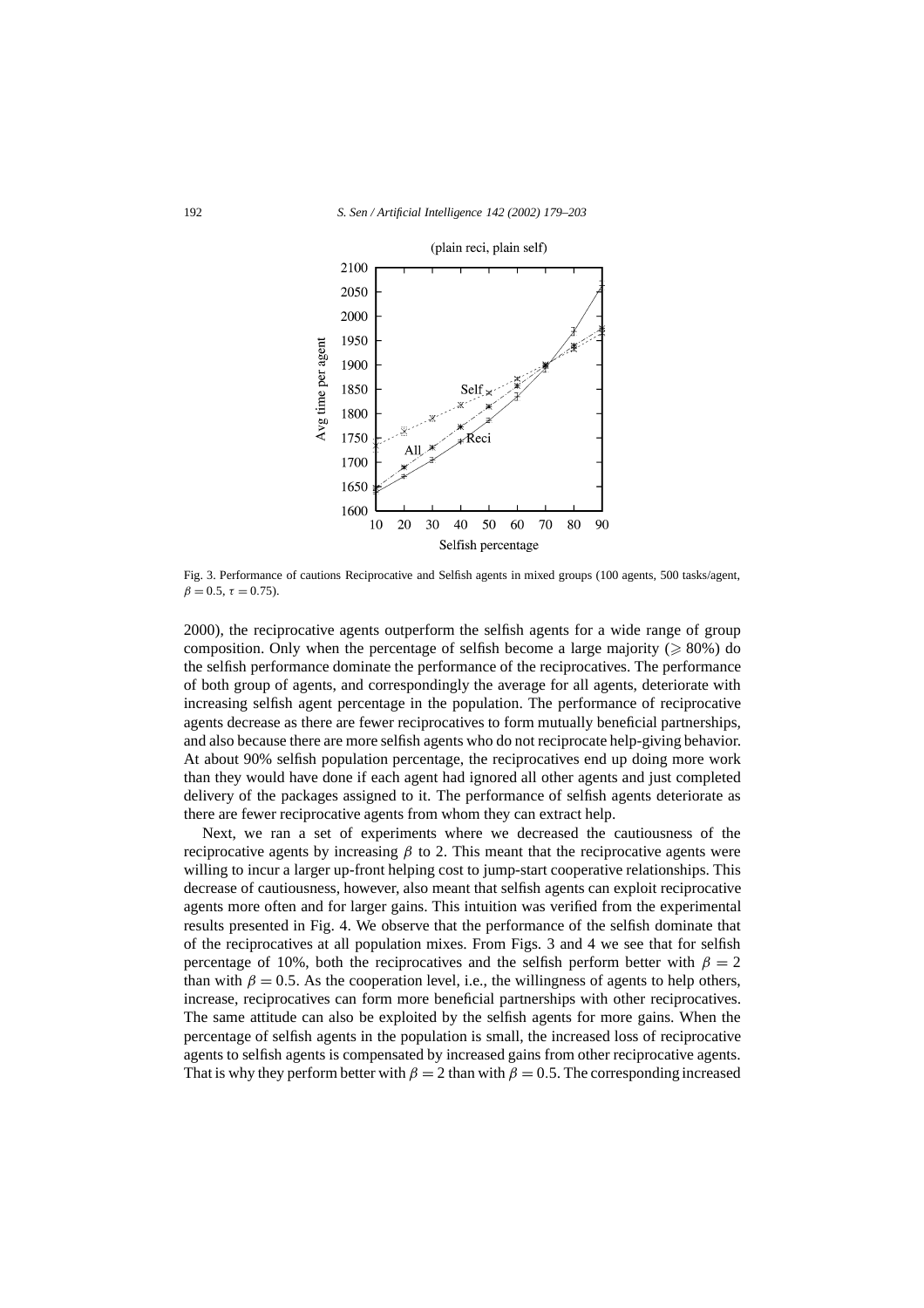

Fig. 4. Performance of less cautious Reciprocative and Selfish agents in mixed groups (100 agents, 500 tasks/agent,  $\beta = 2$ ,  $\tau = 0.75$ ).

gains of the selfish is sufficient to outperform the reciprocatives. As the selfish percentage increases, the performance of both groups deteriorate for reasons mentioned above. When selfish percentage increases beyond 50% the performance gulf between the selfish and the reciprocative rapidly widens.

The above two sets of experiments underlines the need for agent designers to set the  $\beta$  values or cooperation levels appropriately such that mutually beneficial relationships with other reciprocative agents can be nurtured without exposing the reciprocative agents to overt exploitation by selfish agents. The tradeoff can be summarized as follows: with increasing  $\beta$  values, or cooperation level, reciprocatives can more consistently identify other reciprocatives as beneficial partners, but reciprocatives become more vulnerable to increased exploitation by selfish agents.

We hypothesized that a way out of this dilemma would be for reciprocatives to use the opinions of other agents about an agent who has sought help before making the help-giving decision. The underlying motivation is that if the reciprocative agents could share their balances, an agent that refuses to reciprocate help will be identified early by all reciprocative agents. Such early identification will severely limit the exploitative potential of these selfish agents and also enable the reciprocative agents to perform better by eliminating cost incurred in helping these selfish agents. This line of reasoning led us to designing the believing and learned-trust based reciprocative agents.

In the next set of experiments we evaluated mixed groups of believing reciprocative agents and selfish agents. For this and the following set of experiments, unless otherwise noted, we used  $\beta = 2$ . We wanted to evaluate the effectiveness of augmented reciprocity mechanisms for producing good performance for a reasonable range of values of *β* and *τ* . The goal was to develop mechanisms such that the agent designers do not have to spend significant amount of time on fine tuning these parameter values.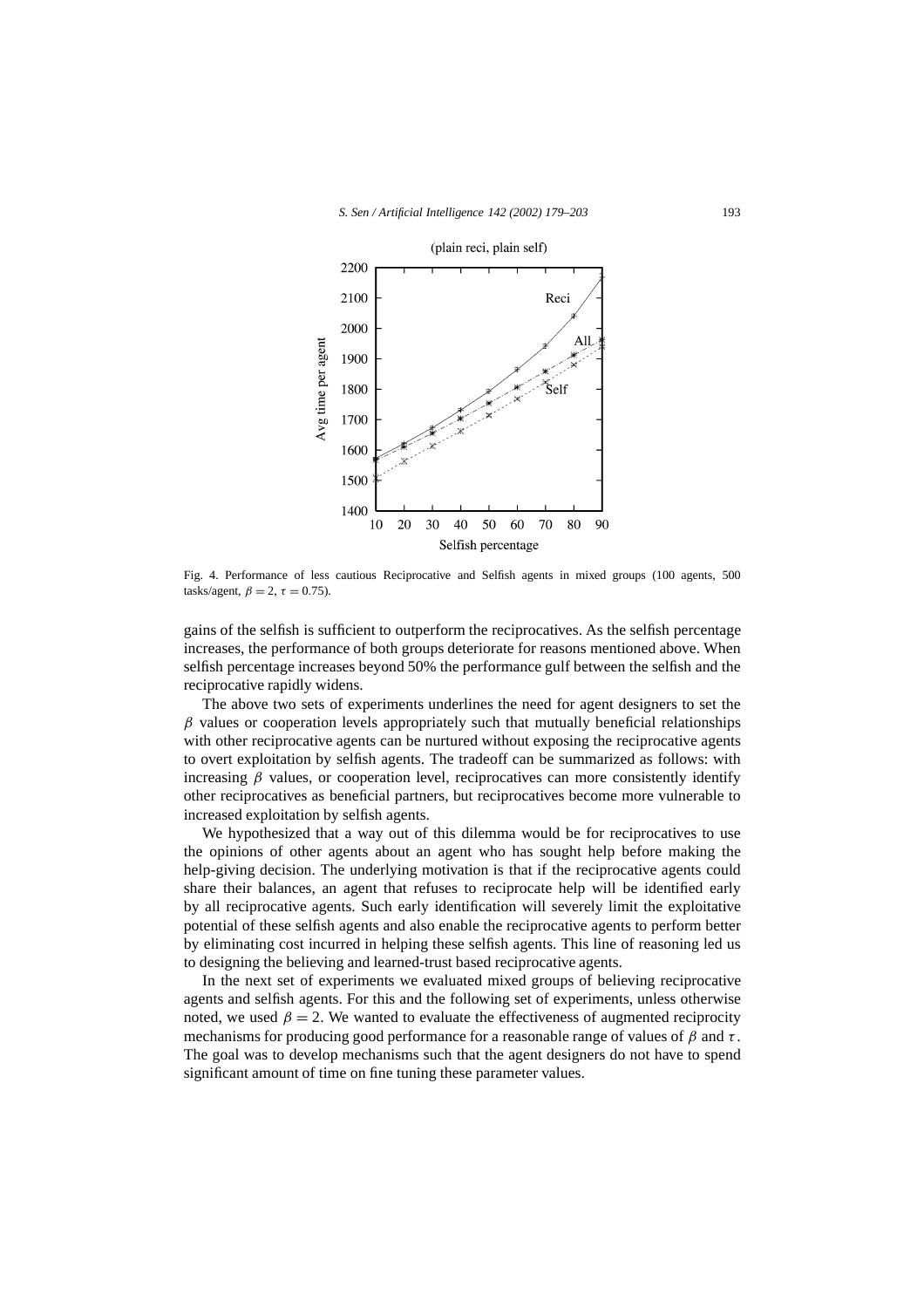

Fig. 5. Performance of believing reciprocative and selfish agents in mixed groups (100 agents, 500 tasks/agent,  $\beta = 2, \tau = 0.75$ .

As we see from the results presented in Fig. 5, the sharing of balances does indeed severely restrict the exploitative edge of the selfish agents. More importantly, the increase in the proportion of selfish agents in the population does not noticeably increase their capability of exploiting the reciprocative agents. As expected, the early identification of selfish agents also enable the reciprocative agents to improve their performance significantly. At selfish percentage of 10%, the believing reciprocative agents perform much better than the corresponding group of reciprocative agents who do not incorporate opinions of other agents (see Fig. 4). The average performance of reciprocative agents suffer with increasing percentage of selfish agents as there are fewer and fewer reciprocative agents with whom mutually beneficial, i.e., cost saving, relationships can be formed.

Even though the believing reciprocity approach appear to be effective from these experiments, it has a serious shortcoming. As it does not know, a priori, which of the other agents are selfish or cooperative, a believing reciprocative agent includes balances from all other agents in its calculations. The selfish agents in the population, therefore, have the opportunity and the incentive to undermine and disrupt this word-of-mouth reputation mechanism by giving false balances about other agents.

In the next set of experiments, we form mixed groups of believing reciprocative agents and individual lying selfish agents. From Fig. 6 we observe that when there are few selfish agents, their lying behavior does not noticeably affect the performance of believing reciprocative agents. But as the the percentage of such lying agents increases above a threshold of about 50%, critical mass of negative information surmounts the positive impression created by mutual help between reciprocative agents. At this point the reciprocative agents stop helping each other, and since they do not receive any help from selfish agents, they end up doing all of their work by themselves. With further increase in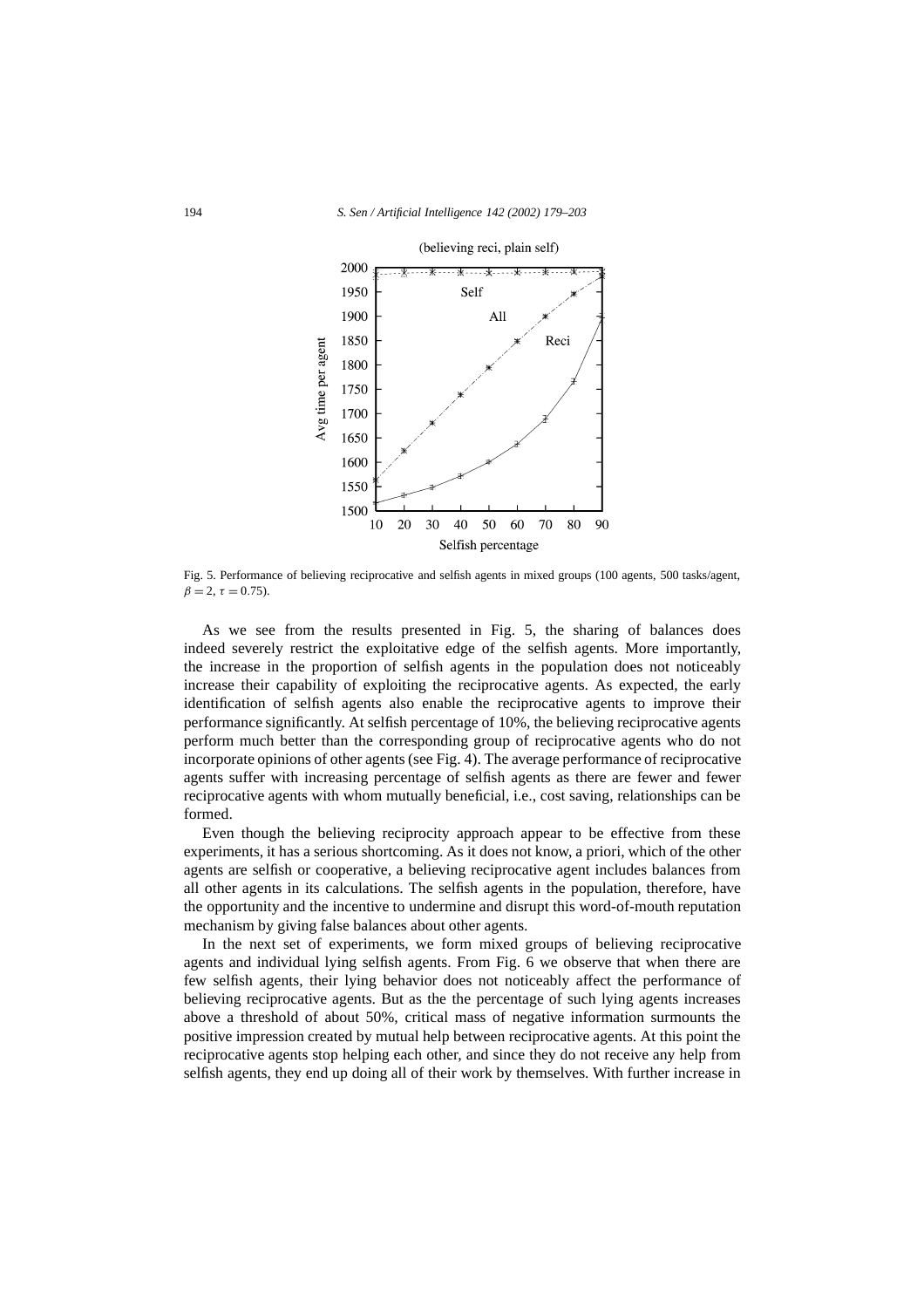

Fig. 6. Performance of believing reciprocative and individual lying selfish agents in mixed groups (100 agents, 500 tasks/agent,  $\beta = 2$ ,  $\tau = 0.75$ ).

the percentage of selfish agents, the reciprocatives under-perform the selfish agents as the lying agents are able to extract some help from the reciprocative agents.

A more sinister form of lying occurs when selfish agents collude not only to vilify the reputation of reciprocative agents, but falsely tout themselves to be helpful. The believing reciprocative agent are gullible enough to be swayed by this false group impression which will even override any negative balance it might have individually with those agents. This is actually the other extreme of the effect of word-of-mouth reputation schemes or group balances: instead of correctly identifying "bad guys", now one will incorrectly identify the bad guys as "good guys".

In this set of experiments, we experimented with mixed groups of believing reciprocative agents and collaborative lying selfish agents. From Fig. 7 we observe that the collaborative lying agents are able to exploit the reciprocative agents quite effectively and overwhelms them when their percentage in the group is more than 20%. In contrast to the individually lying agents, the collaborative lying agents not only cause poor performance of reciprocative agents, but saves themselves significant delivery costs by receiving help from the reciprocative agents. The reciprocative agents end up doing about 75% more work than if they had just delivered all of their assigned packets on their own, i.e., if they had never explored collaboration possibilities by helping other agents. In contrast, the lying selfish agents can cut their workload by about half when their percentage in the population is about 60%. It is interesting to note that the performance of the selfish agents start deteriorating when selfish percentages increase above 70%. This happens because there are fewer reciprocative agents to receive benefit from. It also means that at less than 50% selfish percentage, there are not enough selfish agents to exploit the reciprocative agents to the extent they are susceptible to exploitation.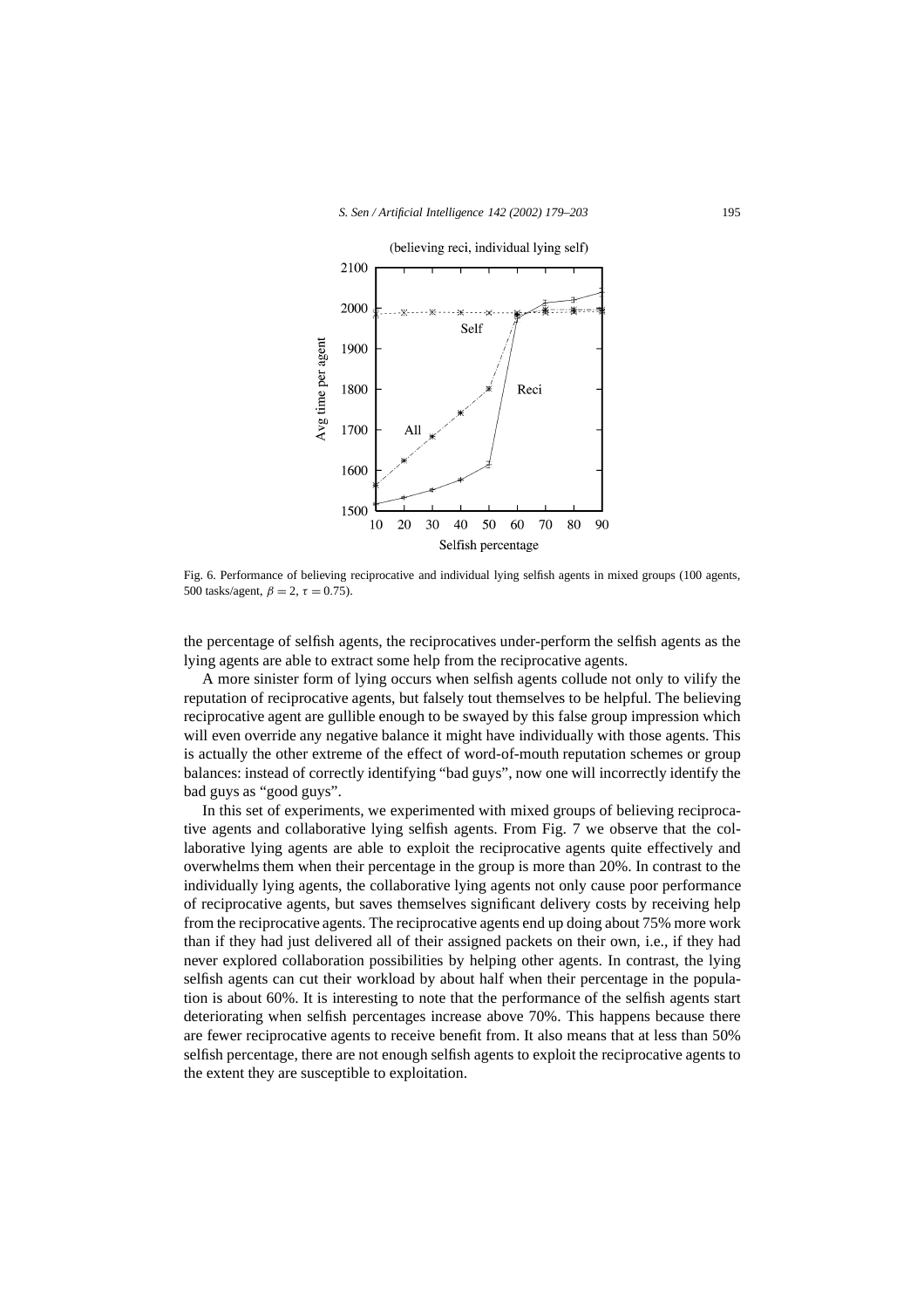

Fig. 7. Performance of believing Reciprocative and Collaborative lying Selfish in its calculations agents in mixed groups (100 agents, 500 tasks/agent,  $\beta = 2$ ,  $\tau = 0.75$ ).

It is clear that collaborative lying is a threat which, if not countered, will make the believing reciprocative strategy unusable. One can always revert to using the base reciprocative agent, which does not believe others, and hence is not susceptible to either individual or group lying. But then we have to be happy to concede non-trivial exploitation by even non-lying selfish agents. Our conjecture for a fix to this problem was to alter the believing reciprocative agent strategy to believe only those agents who have proven to be helpful in the past. That is, if someone has consistently been of help, it is reasonable to believe its opinion. On the other hand it is unwise to believe someone who has not reciprocated prior help-giving behaviors. We believed that such a learned-trust based reciprocative agent strategy may withstand both individual and collaborative lying by selfish agents.

In this set of experiments, we evaluated mixed groups of learned-trust based reciprocative and collaborative lying selfish agents. Results presented in Fig. 8 show a significant performance improvement for reciprocative agents. The amount of help received by the lying selfish agents is much less than what non-lying selfish agents received from basic reciprocative agents (see Fig. 4). An interesting observation is the level of exploitation and hence the performance of selfish agents vary only by a small amount over different group mixes. This set of experiments clearly demonstrated that learned-trust based reciprocative agents can effectively handle lying selfish agents. This variant of reciprocative agents are also able to effectively deal with selfish agents who do not lie. The performance curves of mixed group of learned-trust based reciprocative and individual selfish agents were identical to those for learned-trust based reciprocative and collaborative lying selfish agents. This is because, the learned-trust based reciprocative strategy does not consider the opinion of agents that are not trusted. So, it does not matter if that agent is saying bad things about other reciprocative agents or praising other selfish agents as well.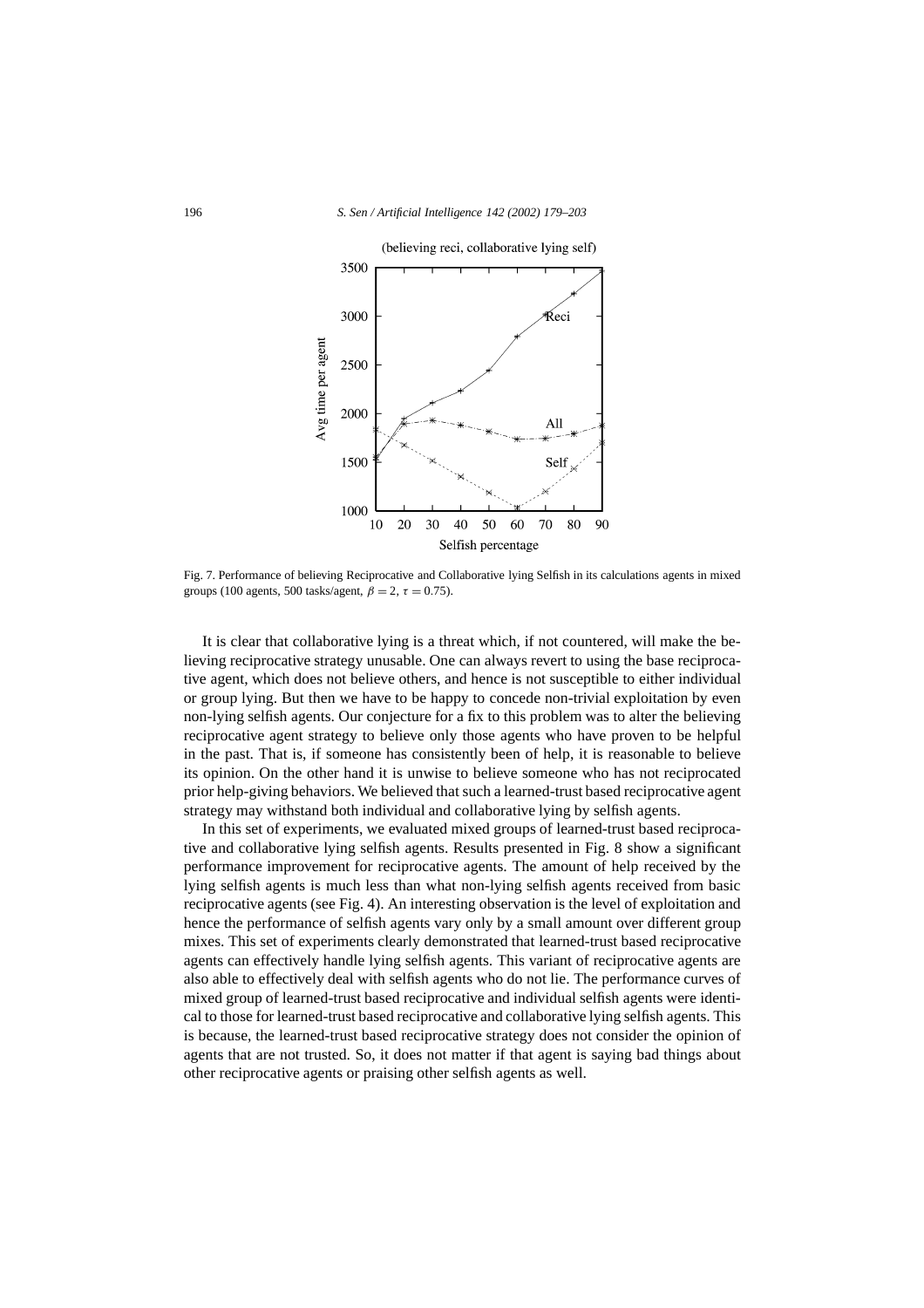

Fig. 8. Performance of Learned-trust based Reciprocative and Collaborative lying Selfish agents in mixed groups (100 agents, 500 tasks/agent,  $\beta = 2$ ,  $\tau = 0.75$ ).

#### *7.2. Performance sensitivity to parameter values*

To further evaluate the robustness of our proposed strategies we run experiments by varying system and agent parameters with mixed groups of learned-trust based reciprocative agents and collaborative lying agents. In all of the following set of experiments, the population was split equally between selfish and reciprocative agents.

In the first set of experiments in this group, we varied the number of tasks assigned, i.e., packages to be delivered, to each agent from 10 to 500. The number of agents used was 100. From the results plotted in Fig. 9 we see that when agents have to deliver only a few tasks, the selfish agents can perform marginally better, but as the number of tasks increase beyond 100, the reciprocatives dominate. We have observed that the dominance of reciprocatives happen with even fewer tasks if the selfish agents are not lying. These two results combine to show that learned-trust based reciprocative strategies are dominant when agents interact for much shorter periods compared with basic reciprocity strategy (which takes about 500 tasks per agent to dominate selfish strategies for similar environmental parameters). The performance difference between reciprocative and selfish agents increases with increasing number of tasks. When agents have to deliver only a few tasks, selfish agents can exploit different reciprocative agents before their bad reputation catches on. For the believing reciprocative strategy to be effective, reciprocative agents must first identify helpful partners and then use their opinion to shun selfish agents. In this initial period of trust development, reciprocative agents are vulnerable to exploitation by selfish agents. When agents have to deliver only a small number of tasks, this initial period of vulnerability is sufficient for selfish agents to extract enough benefits to outperform reciprocative agents.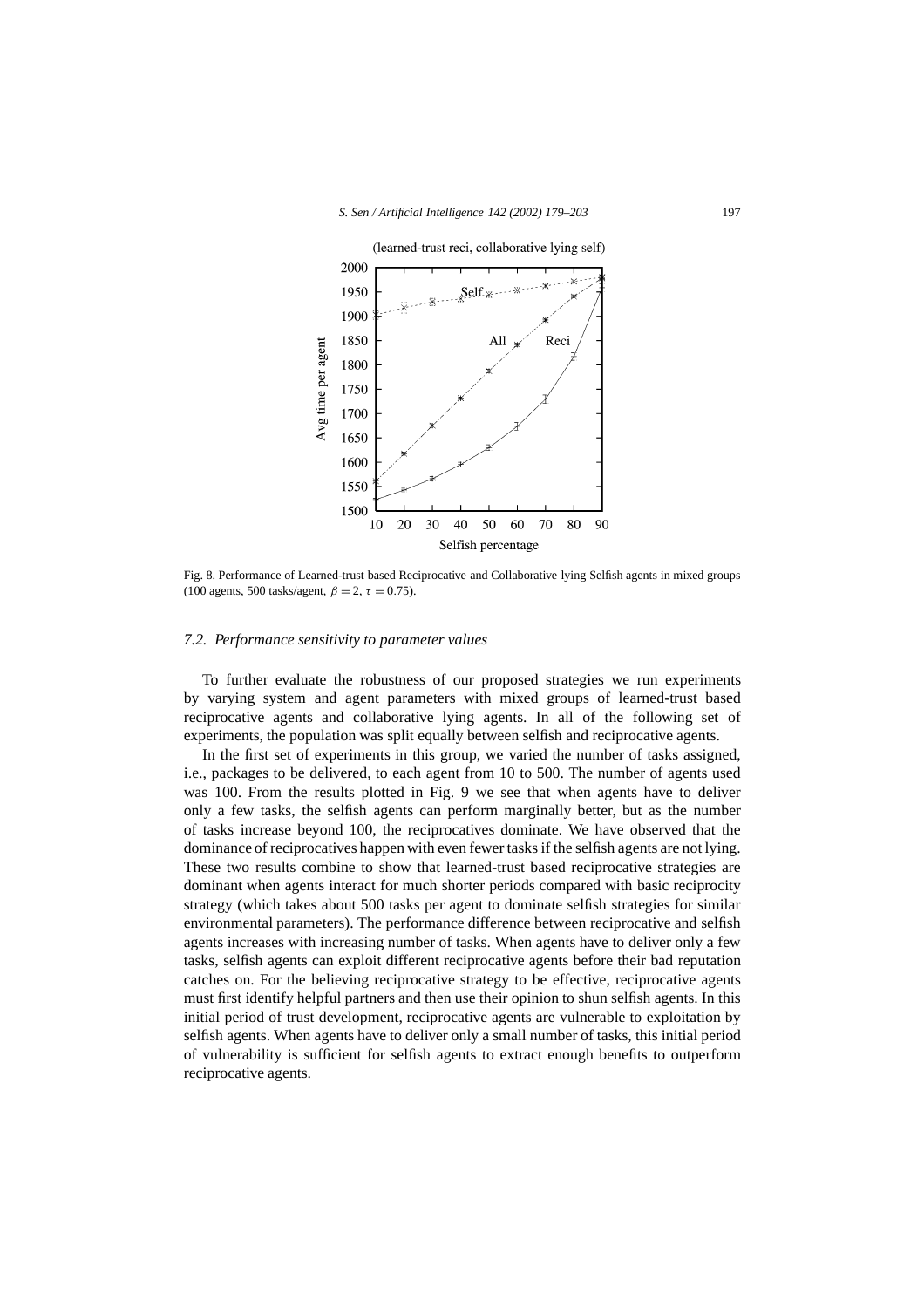

Fig. 9. Performance of Learned-trust based Reciprocative and Collaborative lying Selfish agents in mixed groups when varying number of tasks (100 agents, 50% selfish agents,  $\beta = 2$ ,  $\tau = 0.75$ ).



Fig. 10. Performance of Learned-trust based Reciprocative and Collaborative lying Selfish agents in mixed groups when varying number of agents (500 tasks per agent, 50% selfish agents,  $\beta = 2$ ,  $\tau = 0.75$ ).

In the next set of experiments, we varied the number of agents from 50 to 500, where each agent was assigned the delivery of 500 packages. From Fig. 10 we see that the performance of both selfish and reciprocative agents improve as the number of agents increase. This is because as the number of agents increase there are also more agents who are willing to provide help. Initially, the performance of the reciprocative agents improve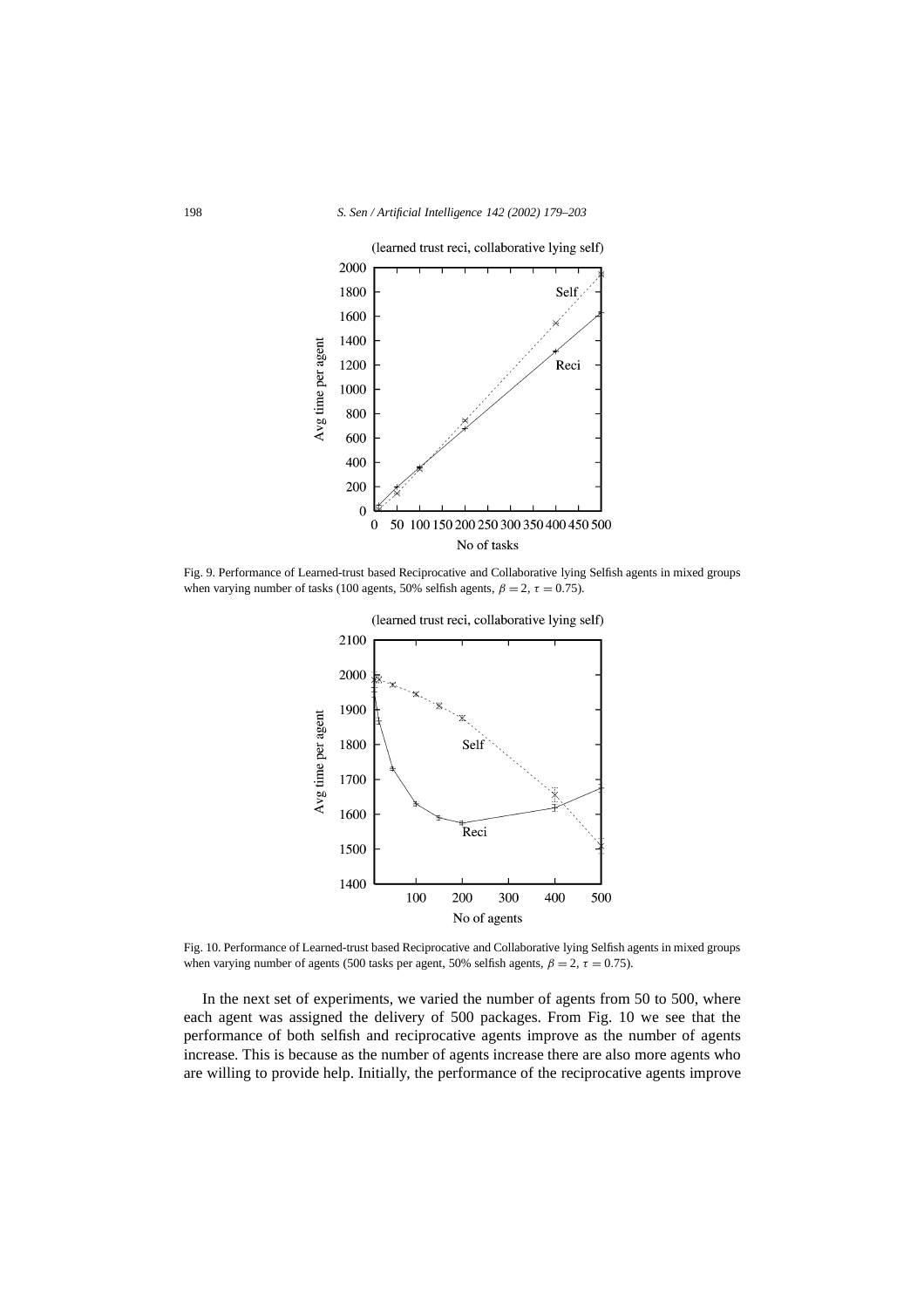

Fig. 11. Performance of Learned-trust based Reciprocative and Collaborative lying Selfish agents in mixed groups when varying  $\beta$  (500 tasks per agent, 50% selfish agents,  $N = 100$ ,  $\tau = 0.75$ ).

dramatically, but when the number of agents increases beyond 200, their performance starts to degrade gradually. At this stage the performance of the selfish agents steadily improve and they outperform the reciprocative agents at population size of 500. This happens because with a large population, each reciprocative agent gets exploited a little by a large number of selfish agents. This loss cannot be compensated by gains from the increased number of reciprocative agents in the population unless there are sufficient number of tasks to be delivered. We conjecture that if the number of tasks are increased from 500, the population size at which selfish performance overtakes reciprocative performance will also increase. Moreover, the reciprocative will continue to dominate the selfish if the number of tasks per agent is proportional to the number of agents. The latter situation is not realistic in practice. Hence, in large populations, it is perhaps more effective to be cautious or use a decreased cooperation level, i.e., use a smaller value of *β*.

In the next set of experiments, we varied the cooperation level or the inclination of reciprocative agents to incur initial cooperation costs to identify mutually helpful partners. We varied *β* from 0.5 to 30 keeping population size at 100 and number of deliveries at 500 tasks per agent. Results from Fig. 11 show that with increasing *β* value reciprocative performance degrade and selfish performance improve until selfish starts dominating at  $\beta$  > 15. This is expected because if each reciprocative agent is willing to incur significant helping costs before turning its back on exploiters, the selfish agents can extract enough help to reduce its own workload. The exact *β* value for performance crossover of selfish and reciprocative agents will depend on the number of agents in the population, the percentage of selfish agents, the number of tasks per agent, etc. But the general nature of the plots presented in Fig. 11 will hold for other values of strategy and system parameters.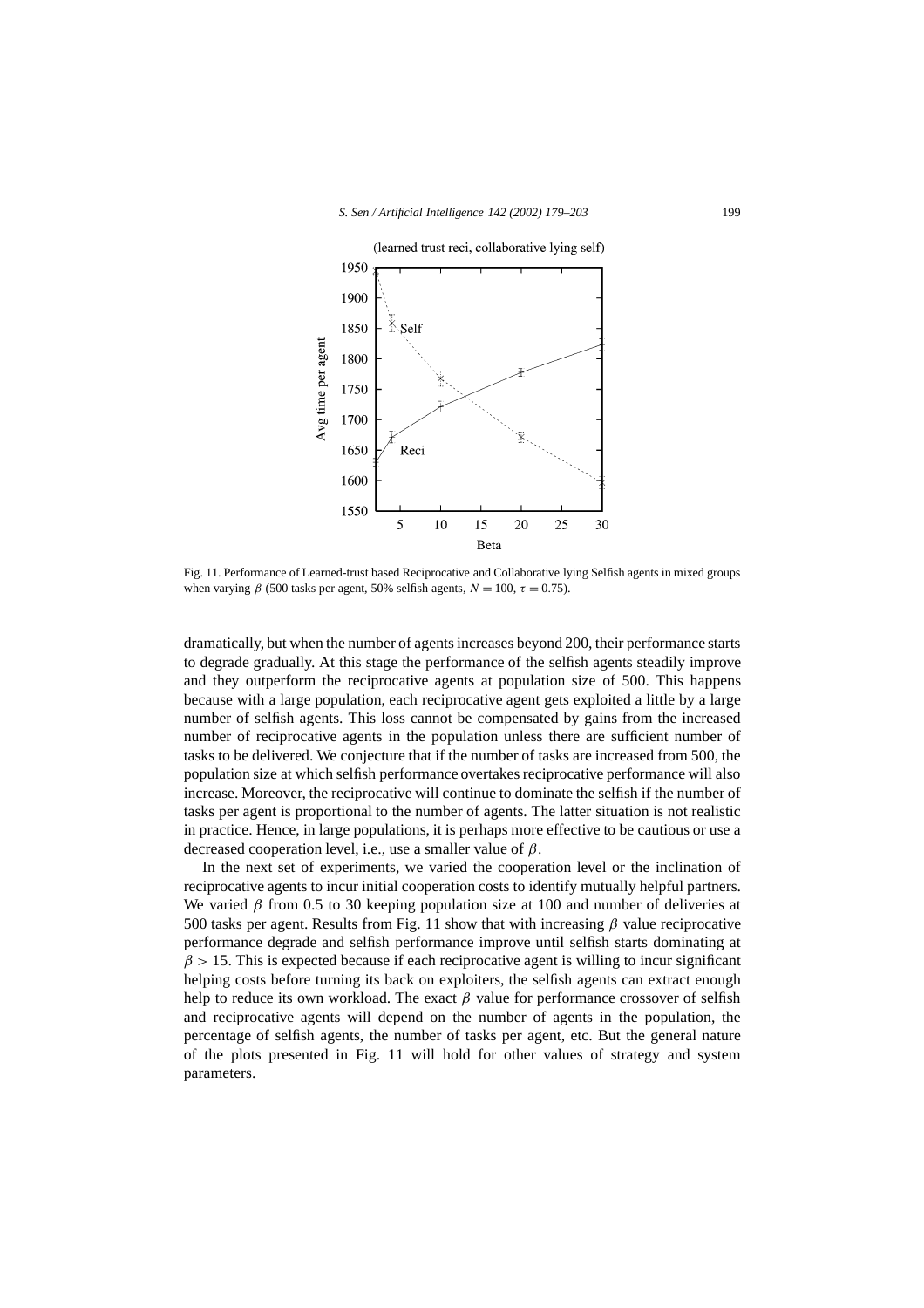

Fig. 12. Probability functions for  $\tau = 0.04, 0.75$ , and 4.

Table 1 Performance with varying *τ* value

| τ    | Reci-avg-time | Std-dev | Self-avg-time | Std-dev |
|------|---------------|---------|---------------|---------|
| 0.04 | 1616.45       | 5.32509 | 1968.82       | 3.71549 |
| 0.75 | 1630.09       | 6.06221 | 1944.33       | 5.6603  |
| 40   | 1677.37       | 7.3255  | 1858.2        | 12 1221 |

In the final set of experiments, we used  $\tau$  values of 0.04, 0.75, and 4 to denote three different shapes of the probability function used to make help giving decisions (see Eq. (1)). The three probability functions are depicted in Fig. 12. Strategy and system parameters used in this set of experiments were as follows:  $N = 100$ ,  $T = 500$ ,  $\beta = 2$ , selfish percentage  $= 50\%$ . From Table 1, we see that reciprocative performance dominate selfish performance for all three  $\tau$  values used. With increasing  $\tau$ , however, there is a small decrease in performance of reciprocative agents and a corresponding increase in performance of selfish agents.

The above set of experiments demonstrate that the believing reciprocative agents are successful in identifying and benefiting from mutually cooperative relationships and resisting exploitation by lying selfish agents for a wide range of system and strategy parameters. Though we present experimental results under certain values of parameters like  $R$ ,  $D$ , etc., we have observed that the qualitative nature of the plots are consistent across a much larger set of parameter values. We also believe our results are more robust than those derived by Axelrod, and most of the criticisms levied against that body of work [4] does not apply to our case. For example, learned trust based reciprocative agents will be able to collaboratively identify and then shun exploiters if the agents interact for any extended period of time. The deterministic tit-for-tat strategy cannot be used effectively in the package delivery and other real-life task-based situations where the costs for performing different tasks can be significantly different. For example, an exploitative agent can help a tit-for-tat agent on a task with small cost and then extract a large cost from the latter by assigning it a much more complex, time-intensive, or costly task. There are other, related problems with the tit-for-tat strategy. In our previous experiments comparing tit-for-tat strategies, we have found that the performance variations of these agents are significant [27]. This means that one tit-for-tat agent can become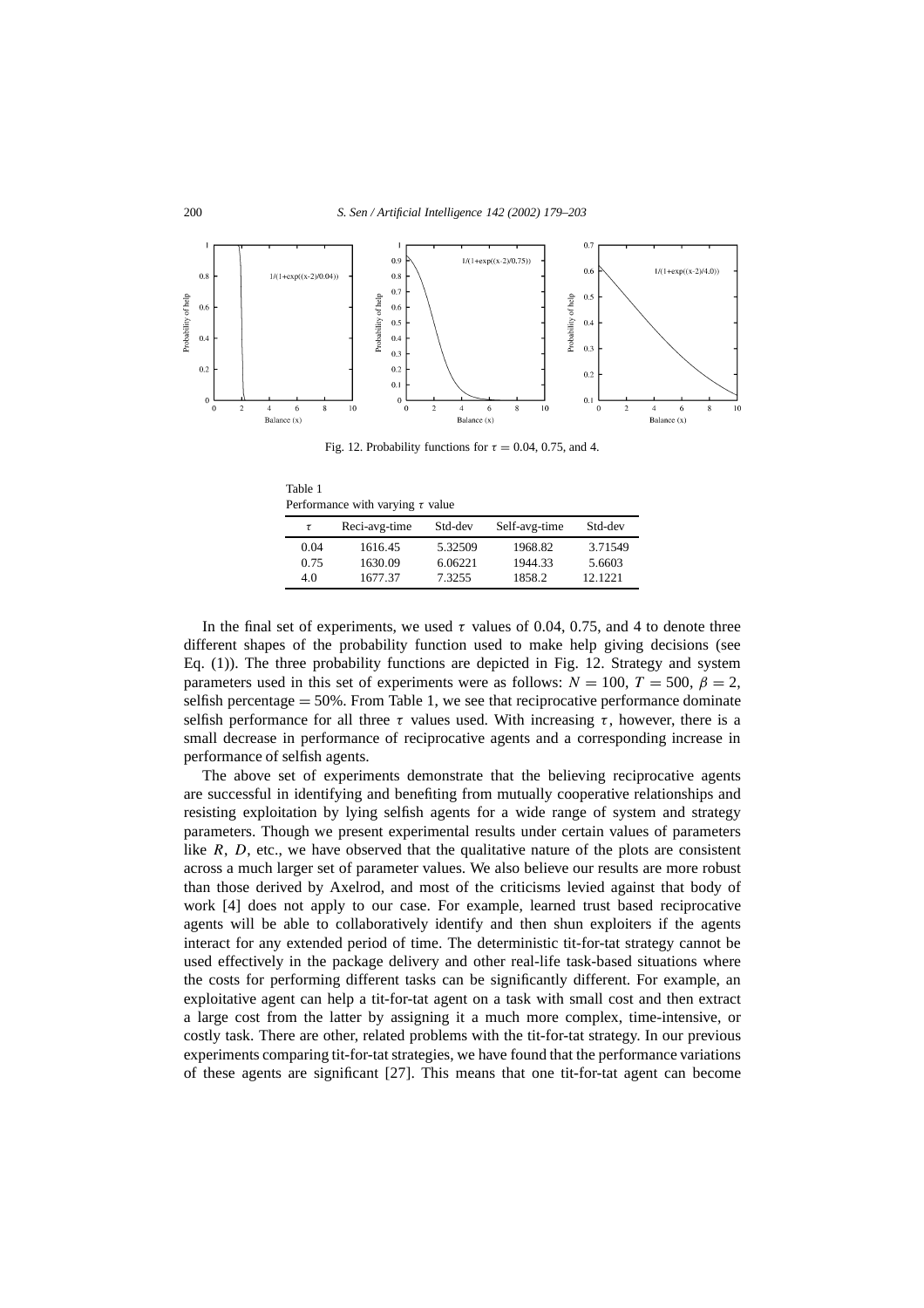envious of other tit-for-tat agents and change strategy. The standard deviation of our probabilistic reciprocity agents are quite small, and hence these strategies are much more stable.

#### **8. Conclusions and future work**

In this paper, we consider the effects of believing other agents' opinions when deciding to help an agent. Such pooling of opinions is found to effectively restrict the exploitative gains of selfish agents. We then investigate the performance of lying selfish agents, where both individual and group level exploitative schemes may be used. We study the weaknesses of the probabilistic reciprocity based help-giving strategy when using opinions of individual and group based exploitative strategies. These schemes are shown to be able to "invade" a homogeneous group of believing reciprocative agents, the latter being particularly susceptible to group exploitation by lying selfish agents. We introduce an experience based trust mechanism for reciprocative agents that is able to successfully withstand invasion by both individual and group level exploitative schemes. The addition of the trust mechanism restores the stability of the probabilistic reciprocity based strategy. The learned trust based strategy will enable self-interested agents take advantage of cooperation possibilities in the environment by developing stable, mutually beneficial relationships with similar agents without being exposed to exploitation by malevolent agents. As a result, both individual and system level performance can be significantly improved.

One of our future goals is to analytically capture the dynamics of the evolution of balance of helps in homogeneous and heterogeneous groups. For example, given a particular group composition and random interactions between members, how do the balances of selfish and reciprocative agents change as a function of time? Difference or differential equation models can be constructed to represent the dynamics of these societies. In addition to identifying the ascendancy of exploitative or cooperative relationships, such models can also allow us to identify the formation of demes or working coalitions based on interaction histories.

We are currently studying the viability of these strategies in an evolutionary setting. In such a scenario, the population would start with some random proportion of different agent types. Based on the relative performances of the different agent types, the population would be modified either continually or periodically with "clones" of better performing individuals replacing individuals performing poorly. Such a scenario corresponds to the real-world scenario where self-interested agents are not limited to a fixed strategy but can adopt behaviors that is found to be more effective in practice. It would be instructive to study both the final converged populations given different initial distributions and also to analyze the dynamics of the population as it evolves.

#### **Acknowledgements**

This work has been supported in part by an NSF CAREER award IIS-9702672. We would like to acknowledge the programming efforts of Anish Biswas and Sandip Debnath.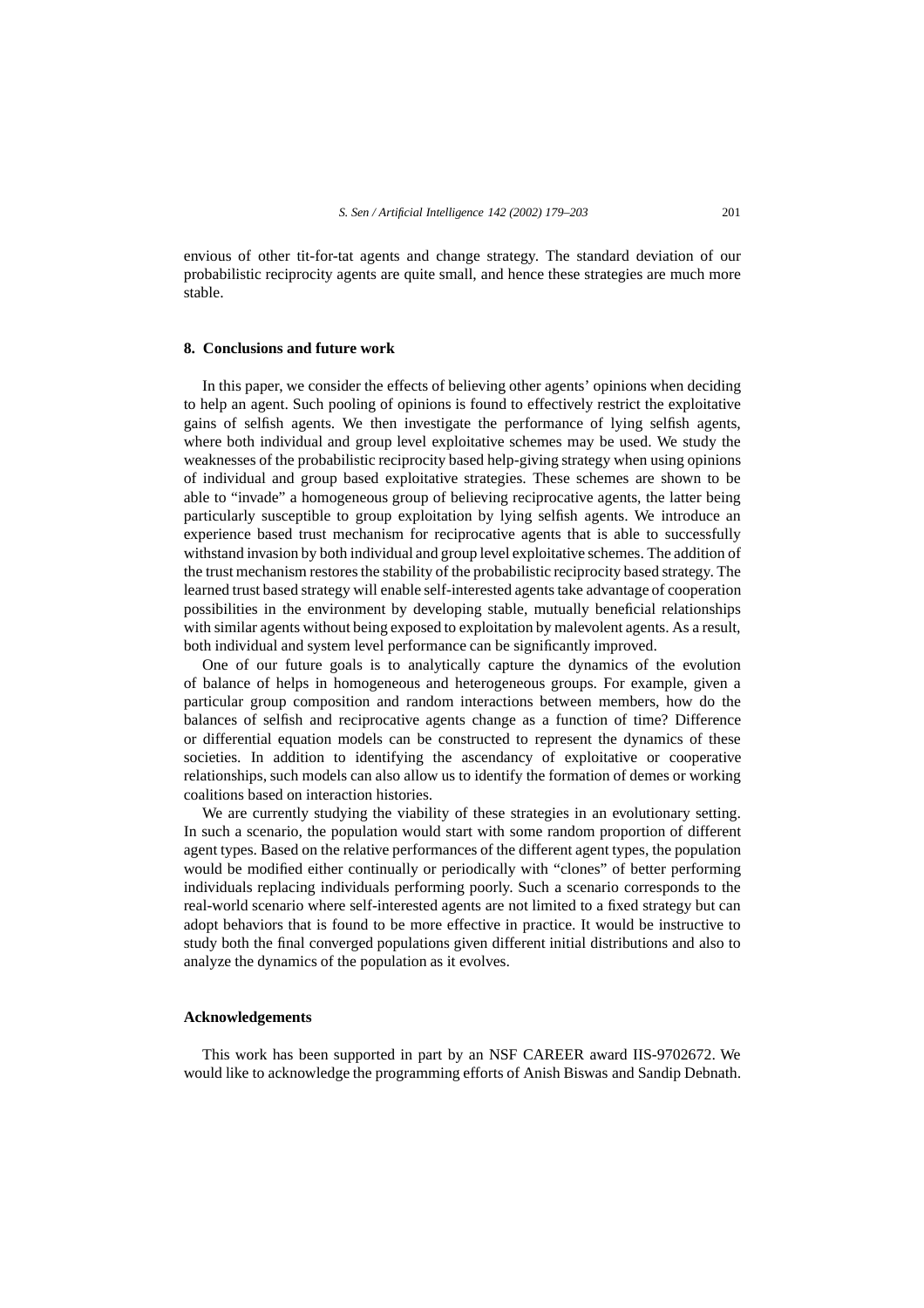Special thanks go to Partha Sarathi Dutta for redesigning the code and re-running the experiments as well as generating the plots. The comments of anonymous reviewers were of invaluable help in revising and improving both the content and the presentation of this paper.

#### **References**

- [1] A.A. Armstrong, E.H. Durfee, Mixing and memory: Emergent cooperation in an information marketplace, in: Proc. Third International Conference on Multiagent Systems, Los Alamitos, CA, 1998, pp. 34–41.
- [2] R. Axelrod, The Evolution of Cooperation, Basic Books, New York, 1984.
- [3] R. Azoulay-Schwartz, S. Kraus, Stable strategies for sharing information among agents, in: Proc. IJCAI-01, Seattle, WA, 2001, pp. 1128–1134.
- [4] K. Binmore, Playing Fair: Game Theory and the Social Contract, MIT Press, Cambridge, MA, 1994.
- [5] A. Biswas, S. Sen, S. Debnath, Limiting deception in groups of social agents, Applied Artificial Intelligence (Special Issue on Deception, Fraud, and Trust in Agent Societies) 14 (8) (2000) 785–797.
- [6] R. Boyd, Is the repeated Prisoner's Dilemma a good model of reciprocal altruism?, Ethol. Sociobiology 9 (1988) 211–222.
- [7] J.M. Bradshaw, Software Agents, AAAI Press/The MIT Press, Menlo Park, CA, 1997.
- [8] W. Briggs, D. Cook, Flexible social laws, in: Proc. IJCAI-95, Montreal, Quebec, 1995, pp. 688–693.
- [9] CACM July 1994 issue: Communications of the ACM, Special Issue on Intelligent Agents 37 (7) (July 1994).
- [10] CACM March 1999 issue: Communications of the ACM, Special Issue on Multiagent Systems on the Net and Agents in E-commerce 42 (3) (March 1999).
- [11] C. Castelfranchi, R. Conte, M. Paolucci, Normative reputation and the costs of compliance, J. Artificial Societies and Social Simulation 1 (3) (1998).
- [12] C. Castelfranchi, R. Falcone, Principles of trust for MAS: Cognitive autonomy, social importance, and quantification, in: Proc. Third International Conference on Multiagent Systems, Los Alamitos, CA, 1998, pp. 72–79.
- [13] A. Cesta, M. Miceli, Help under risky conditions: Robustness of the social attitude and system performance, in: Proc. Second International Conference on Multiagent Systems, Menlo Park, CA, 1996, pp. 18–25.
- [14] P.S. Dutta, S. Sen, Identifying partners and sustenance of stable, effective coalitions, in: Proc. 5th International Conference on Autonomous Agents, New York, 2001, pp. 23–24.
- [15] A. Glass, B. Grosz, Socially conscious decision-making, in: Proc. Fourth International Conference on Autonomous Agents, New York, 2000, pp. 217–224.
- [16] C. Goldman, J.S. Rosenschein, Emergent coordination through the use of cooperative state-changing rules, in: Working Papers of the 12th International Workshop on Distributed Artificial Intelligence, 1993, pp. 171– 185.
- [17] C. Goldman, J.S. Rosenschein, Emergent coordination through the use of cooperative state-changing rules, in: Proc. AAAI-94, Seattle, WA, 1994, pp. 408–413.
- [18] E. Hoffman, K.A. McCabe, V.L. Smith, Behavioral foundations of reciprocity: Experimental economics and evolutionary psychology, Economic Inquiry 36 (3) (1998) 335–352.
- [19] M.N. Huhns, M.P. Singh, Readings in Agents, Morgan Kaufmann, San Francisco, CA, 1997.
- [20] N. Jennings, K. Sycara, M. Wooldridge, A roadmap of agent research and development, Internat. J. Autonomous Agents and Multi-Agent Systems 1 (1) (1998) 7–38.
- [21] D. Krebs, Altruism—An examination of the concept and a review of the literature, Psychological Bull. 73 (4) (1970) 258–302.
- [22] J. Martinez-Coll, J. Hirshleifer, The limits of reciprocity, Rationality and Society 3 (1991) 35–64.
- [23] A. Rapoport, Prisoner's dilemma, in: J. Eatwell, M. Milgate, P. Newman (Eds.), The New Palgrave: Game Theory, Macmillan, London, 1989, pp. 199–204.
- [24] T. Sandholm, V. Lesser, Coalitions among Computationally bounded agents, Artificial Intelligence 94 (1) (1997) 99–137.